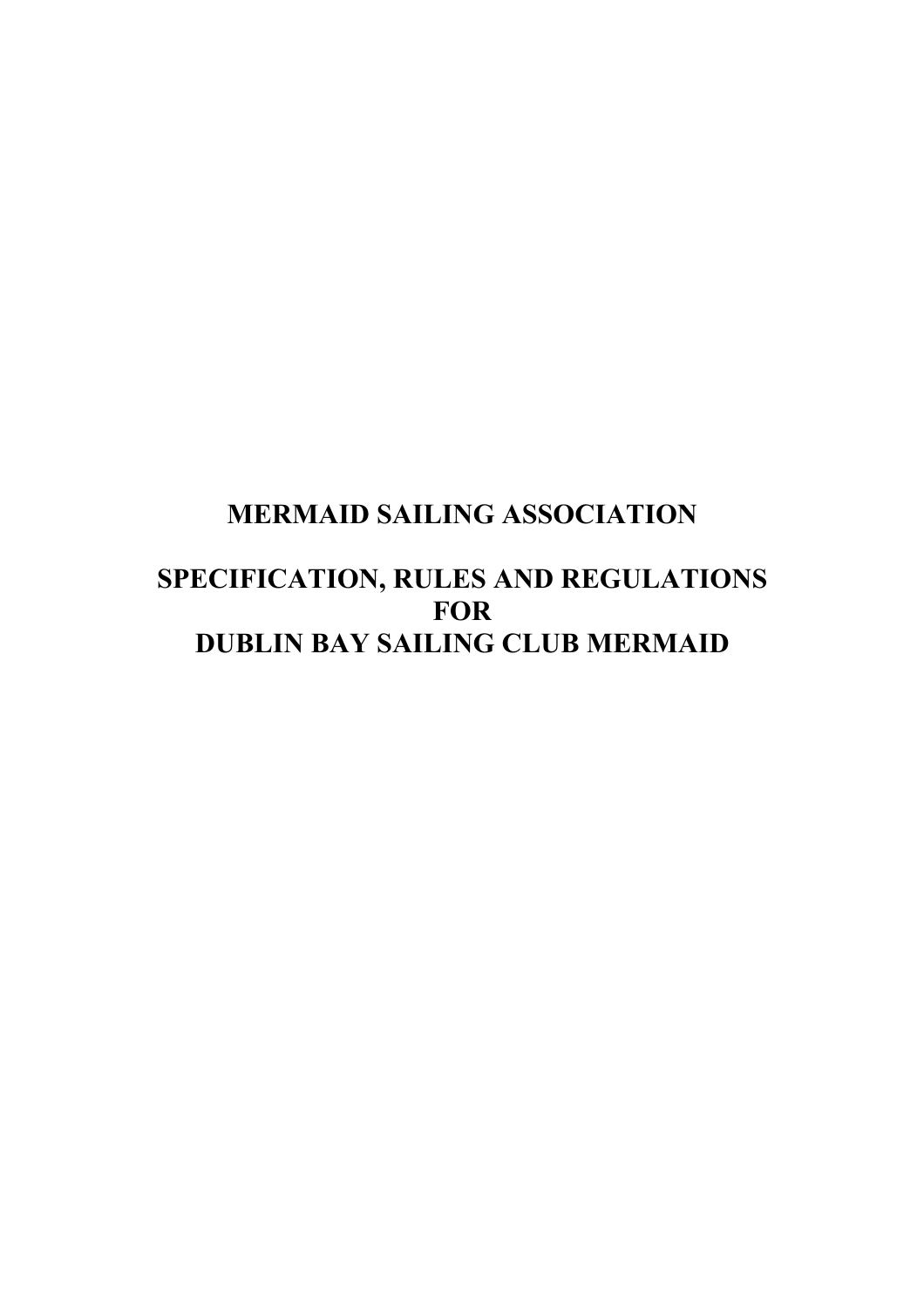|--|

| General                             | $\mathbf{1}$   |
|-------------------------------------|----------------|
| <b>Building Fee</b>                 |                |
| Registration                        | $\frac{2}{3}$  |
| <b>Recognition Marks</b>            | $\overline{4}$ |
| Measurement                         | 5              |
| Applicability of the Rules          | 6              |
| Hull Construction and Specification | $\overline{7}$ |
| <b>Hull Dimensions</b>              | 8              |
| <b>Centre Plate</b>                 | 9              |
| Rudder                              | 10             |
| <b>Spars</b>                        | 11             |
| -General                            |                |
| -Mast                               |                |
| -Main Boom                          |                |
| -Spinnaker Pole                     |                |
| Sails                               | 12             |
| -General                            |                |
| -Mainsail                           |                |
| -Jib                                |                |
| -Spinnaker                          |                |
| <b>Standing and Running Rigging</b> | 13             |
| Racing Crew                         | 14             |
| Buoyancy                            | 15             |
| Projections                         | 16             |
| <b>Self Bailers</b>                 | 17             |
| <b>Outboard Engine Hatch</b>        | 18             |
| <b>Sheet Leads</b>                  | 19             |
| Prohibitions                        | 20             |
| Boat's Racing Inventory             | 21             |
| Painting and Hauling Out            | 22             |
| Wear and Tear                       | 23             |
| Minimum Weight                      | 24             |

### APPENDICES

| <b>Timber Specification</b>                   | A |
|-----------------------------------------------|---|
| <b>Measurement Sheet</b>                      | B |
| Schedule of Standing and Running Rigging      |   |
| <b>Permitted Measurement Variations Sheet</b> |   |
| <b>Annual Declaration</b>                     | E |
| List of Mermaid Plans                         |   |
| Sail Dimensions and Measurement Definitions   |   |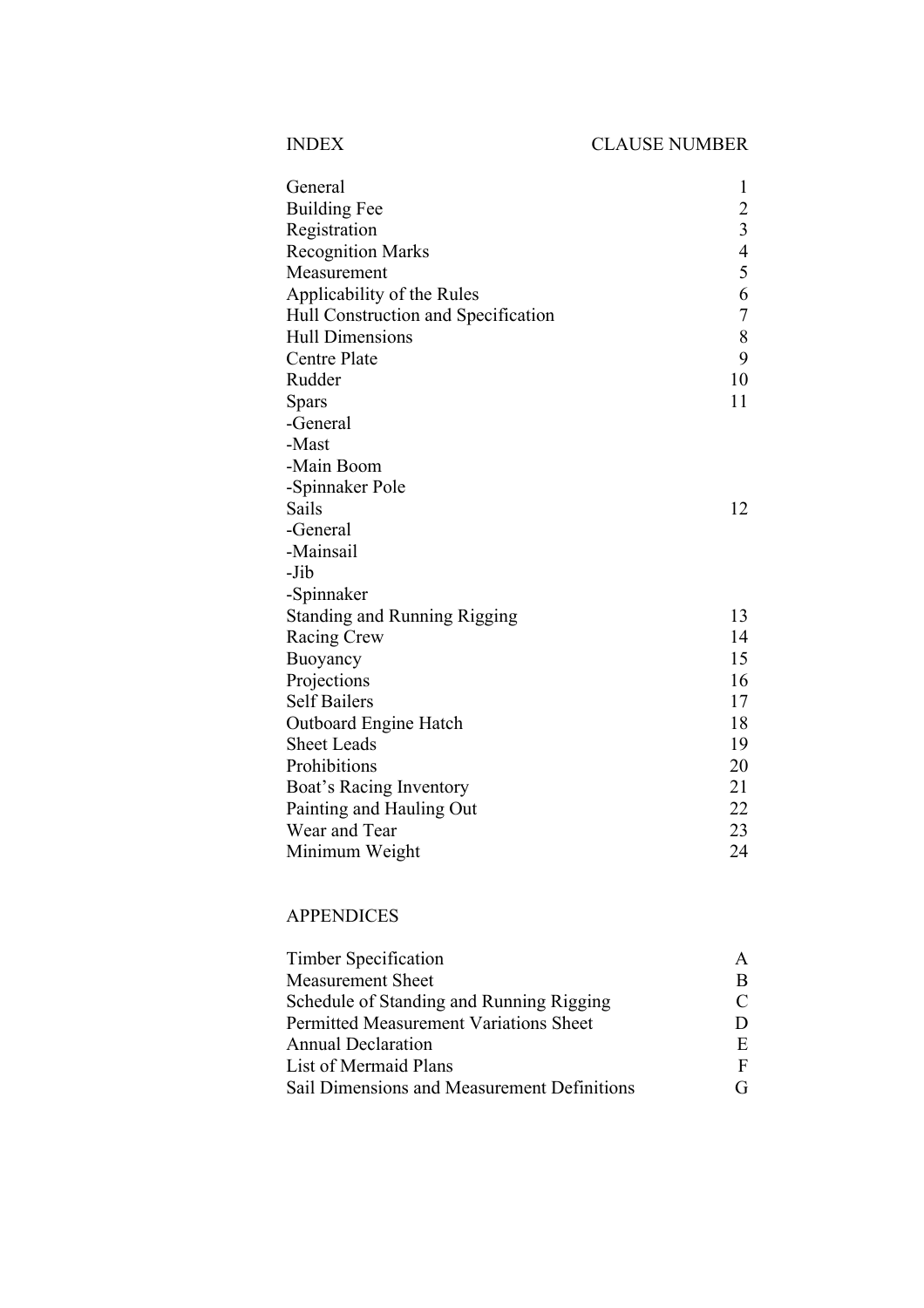# **1. General**

- (a) The Dublin Bay Sailing Club Mermaid is a one-design 17 foot clinker built half decked center plate sailing boat, the copyright of which is vested in the Mermaid Sailing Association.
- (b) The Mermaid Class shall consist of Dublin Bay Sailing Club Mermaids, designed by Mr. J.B. Kearney in 1932 and officially certified by the Mermaid Sailing Association as complying with the specification, regulations and rules as determined by the Mermaid Sailing Association.
- (c) The object of the rules of the Mermaid Sailing Association is to establish the Dublin Bay Sailing Club Mermaid Class as one in which all matters affecting safety and performance are strictly controlled. Some latitude is permitted to maintain interest in fitting out, maintaining and racing the boats. Reference in these specification and regulations to the "Committee" means the Mermaid Sailing Association Committee.
- (d) In the event of discrepancy between the specifications and the regulations, the rules or the measurement form, the matter shall be referred to the Committee whose decision shall be final.
- (e) The Committee, officers, members and/or agents of the Mermaid Sailing Association accept no responsibility in respect of any claim arising from these rules.
- (f) From the commencement of the 1988 season, all boats must comply with the current rules except for hull dimensions already approved by the Committee for boats issued with a class certificate prior to 1st January 1987.

## **2. Building Fee**

The building fee, as determined from time to time by the Mermaid Sailing Association, shall be payable prior to dispatch of a set of plans, specifications and regulations to a prospective builder before the commencement of building each new boat.

## **3. Registration**

- (a) No boat shall be deemed to be a Dublin Bay Sailing Club Mermaid until it has been registered with the Mermaid Sailing Association. Registration shall be effected by the Mermaid Sailing Association when the boat's measurement certificate has been approved by the Committee.
- (b) A boat number shall be issued when the boat is registered with the Mermaid Sailing Association.
- (c) No boat shall be permitted to race in the class unless it has a valid class certificate and its inventory of sails has been measured and signed by an official class measurer.
- (d) The class certificate is valid only if the owner is a member of the Mermaid Sailing Association and both the annual subscription and the annual declaration (Appendix E), signed by the owner, have been submitted to the Class Secretary.
- (e) Change of ownership shall invalidate the class certificate until such time as the new owner notifies the class Secretary, and complies with all other regulations.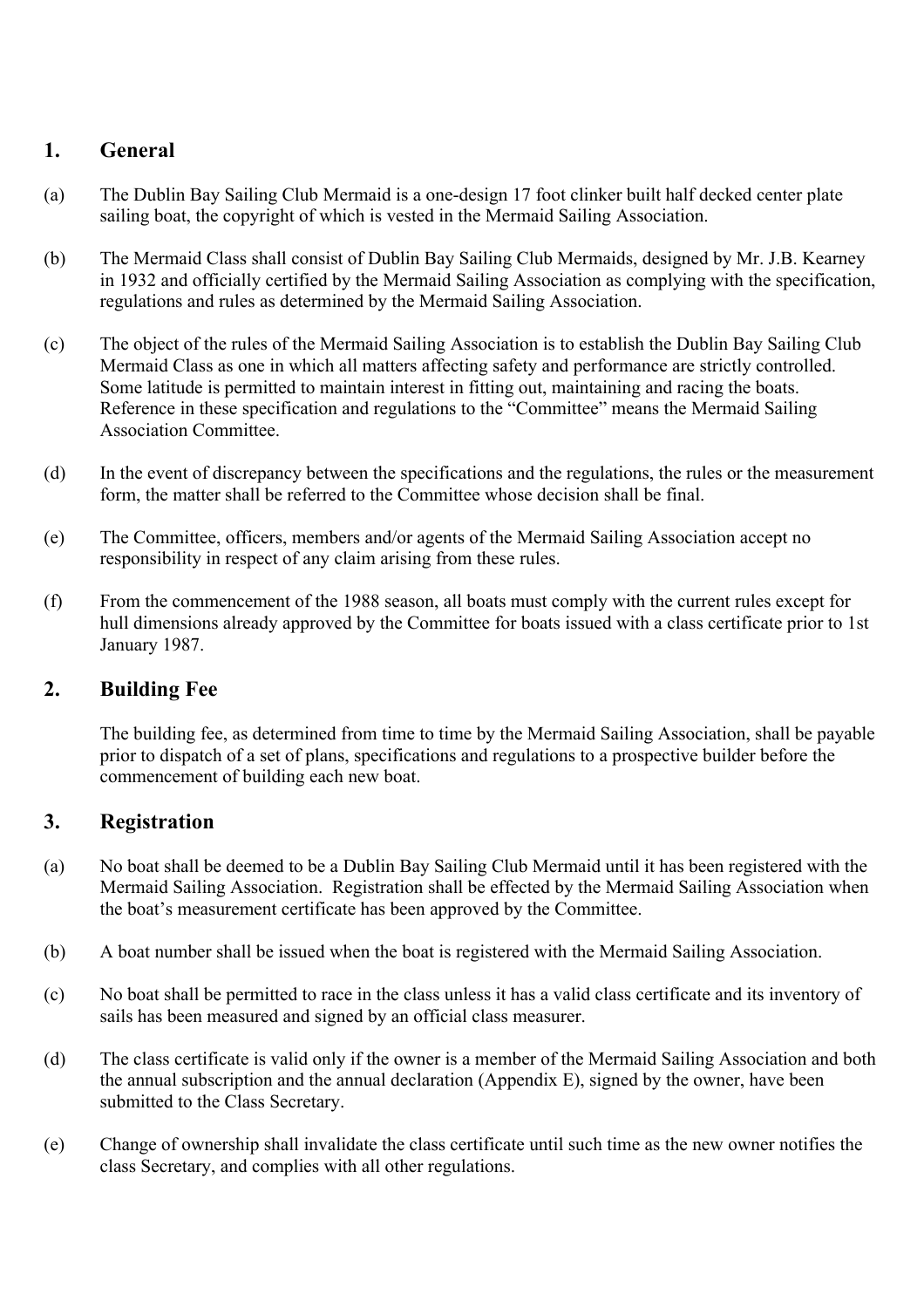- (f) If a boat whose certificate is not valid participates in a race, then for the purpose of competing for MSA trophies or prizes it shall be deemed to be disqualified in that race. If a boat participating in a race is not helmed by the owner, then the person helming the boat must be a paid up member of the MSA, and the boat must have a valid Class certificate; otherwise for the purpose of competing for MSA trophies or prizes it shall be deemed to be disqualified in that race.
- (g) Appendices A to E form part of the specification and regulations.

### **4. Recognition Marks**

- a) The sail numbers shall be placed on both sides of the mainsail and the spinnaker.
- b) The boat's sail number shall be cut approximately 1/4" deep into the thwart, centre case or main beam in figures which are not less than 1" in height and clearly visible.

### **5. Measurement**

- a) Measurement shall be carried out by measurers appointed by the Committee. A measurer shall report to the Committee anything he considers to be a departure from the intended nature and design of the boat or to be against the general interest of the class. A certificate may be refused by the Committee even if the specific requirements of the rules are satisfied. The Committee at its discretion may issue an exemption certificate to a boat which does not comply with the rules, provided the Committee is satisfied that the rule variance is a genuine building error which is minor, not easily or economically correctable, and does not favourably affect the performance of the boat.
- b) A measurer shall not measure a boat, spars, sails or equipment owned or built by himself or in which he is an interested party or has a vested interest.
- c) All boat's sails, spars, and equipment shall be liable to re-measurement at any time at the discretion of the Committee but only by an official measurer.
- d) Before being used in races, all sails shall be measured, and signed in waterproof ink with the measurer's signature and dated at the tack in the case of the mainsail and jib, and at the head in the case of the spinnaker. When signing the sails the measurer shall also write the date of measurement and the Boat Number on the sail.
- e) All replacement spars shall be measured by an official measurer before being used in races.
- f) A boat which has been the subject of repairs, modification or partial or total re-building shall be liable to re-measurement at the discretion of the Committee.
- g) It is the responsibility of the owner to ensure that his boat, spars, rigging, equipment and sails comply with the class rules and specification and that alterations or additions to the boat or its equipment and sails do not invalidate the measurement certificate.
- h) The Committee shall have the power to withdraw a boat's class certificate (retrospectively if deemed appropriate by the Committee) if an official measurer confirms in writing to the Committee that a boat does not comply with the specification and regulations and does not hold a relevant exemption certificate from the Committee.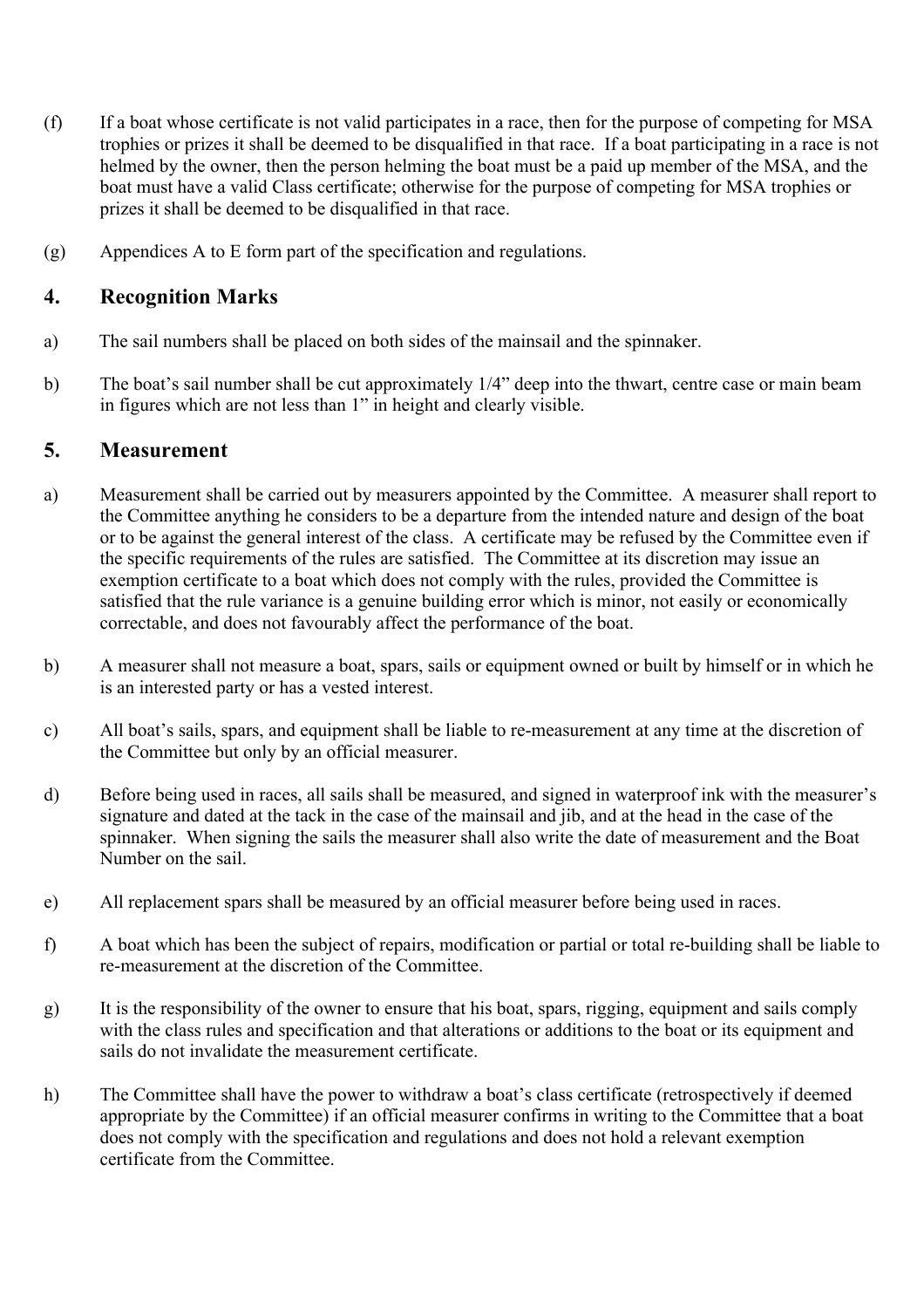### **6. Applicability of the Rules**

- a) The Dublin Bay Sailing Club Mermaid is a traditional clinker built wooden boat, intended for day sailing and racing. Whilst the Class does not wish to constrain developments which improve the seaworthiness, strength and safety of the boat, it is important that the essential traditional characteristics of the boat are maintained and its suitability as a day sailing boat for family use is not diminished.
- b) The specification, rules and regulations may be changed only with the agreement of a simple majority of boat-owners who are members in good standing of the Association and in attendance at a meeting properly convened by the Committee of the Mermaid Sailing Association.

### **7. Hull Construction and specification**

- (i) The alternative types of timber which may be used in the boat are set out in Appendix A. Variations to the timber specified for different parts of the boat will be permitted only with the prior written approval of the Committee for the relevant component. This permission will be given only when the Committee is satisfied that the timber specified can not be procured or if available, is of inadequate quality.
- (ii) Except for the planking and the timbers, laminations of specified timber are permitted.
- (iii) The following minimum dimensions, except when otherwise stated, shall apply to the components of the hull and deck of the boat:

#### **(a) Keel and Hog**

KEEL to be sided 4" in way of centre plate slot, which shall be  $\frac{3}{4}$ ", tapered to 2" forward and  $1\frac{3}{4}$ " aft, both ends to be bearded to 1" on lower edge. HOG to be  $6" x \frac{5}{8}"$  tapered same as keel, to be screw fastened to keel with 2" No. 14 screws one between each timber, equally spaced.

#### **(b) Stem**

To be a crook or fabricated sided 2" and moulded as per building plan to form apron in one piece. DEADWOOD to be sided 3" and chamfered to fit stem.

#### **(c) Stern Post**

To be crook or fabricated sided 2" and moulded to Building Plan. All fastenings in stem and stern post to be through and clenched over copper rooves or washers.

#### **(d) Timbers**

To be steam bent 7/8"x 5/8" spaced 7" centre to centre along Keel Line. The Garboard to be packed under timbers where necessary.

#### **(e) Transom**

To be finished 7/8" thickness. Two fashion pieces or doublers each 18" x 2" x 7/8" shall be screw fastened at the sides on the inside of the transom.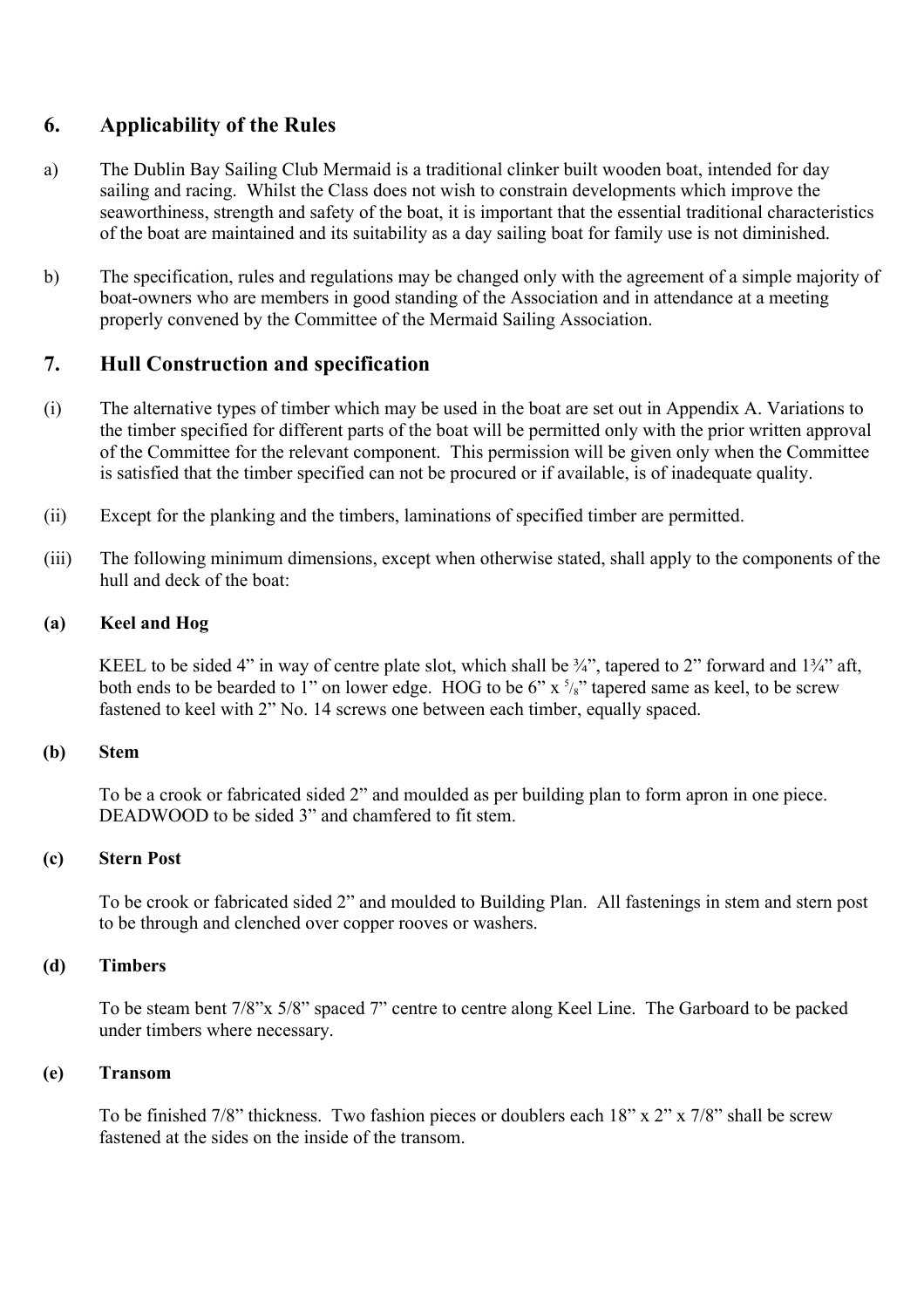### **(f) Planking**

To be of first quality, free from knots and shakes, 3/8" finished; twelve strakes, maximum width 4½",  $3/4$ " lap, outside edges to be rounded off, plus a Mahogany sheer strake  $\frac{1}{2}$ " thick, to have  $\frac{1}{2}$ " groove 1½" from lower edge, to be moulded 7 /8" wider than other strakes; giving thirteen strakes each side. There must be two land fastenings between each timber. In addition, the planks may be glued on the lands. All scarphs in planking must be bonded with waterproof glue.

### **(g) Centre Plate Casing**

The slot for centre plate in casing to be  $\frac{3}{4}$ " +/-  $\frac{1}{8}$ ". The case to be constructed with ledge battens to take knees and plate pin, with sides 1 1/8'' thick, screw fastened through keel with 6'' No.26 screws, 7'' apart. The height of the entire top edge of the case above the top of the hog shall be 1' 3'' +/-  $\frac{1}{2}$ ''. Cutouts below the minimum height of the top edge of the centre plate casing are not permitted. Plate pivot pin to be 5/8" screw bolt, centred 2  $1/8$ " +/-  $\frac{1}{4}$ " above the top of the hog and 9'  $\frac{81}{2}$ " +/- $\frac{1}{2}$ " from aft face of the transom, with ferrule in way of slot.

Four  $1\frac{1}{2}$ " x  $\frac{1}{4}$ " stainless steel or, galvanised knees, 8" minimum length of arms to be fitted at fore end of case, screwed to ledges and pads with  $1\frac{3}{4}$ " No. 14 screws or 2 wooden laminated knees  $1\frac{1}{2}$ " thick, on each side of the casing, to carry and secure the floorboards may be used. Suitable pads or floorings sided 2 ½'' to be fastened to planking under knees, and to then extend at least 9'' outside lower arm of same.

No part of the centre plate case on the centreline structure above the hog shall exceed 7'' in width. A plate restraining strop to be fitted to both sides of the casing, passing over top to prevent plate lifting out accidentally.

### **(h) Forward Floorings**

Crook sided 1 1/4" or fabricated knee copper through fastened in way of plank lands, breach to be fastened with 3/8" copper rod clinched over copper rooves. This flooring secures the heel of the Samson post.

### **(i) Hanging Knees**

To be sided 1 1/4" and through fastened top and bottom with 1 3/4" screws between.

### **(j) Mast Step**

To be 3" x 3", jogged over timbers and scarphed on DEADWOOD, as shown on plan and through fastened to HOG and KEEL. The mast shall be stepped on the mast step which shall not exceed a height of 3" above the top of the Hog or be less than 2" above it.

### **(k) Posts**

One plate post 3" x 3" glued and screwed to deck beam at top and secured at mast step by 9mm marine ply fishplates. Sheave and Cleat to be fitted on Starboard side, and eyebolt on port side, to take standing part of plate tackle.

One Samson post 3" x 2" as shown on plan, to be securely fastened to forward flooring, and fitted through King Plank under deck. The Samson post shall extend above the height of the king plank by at least 3" and the bottom of the Samson post may be tapered to not less than  $2^{n}x2^{n}$ .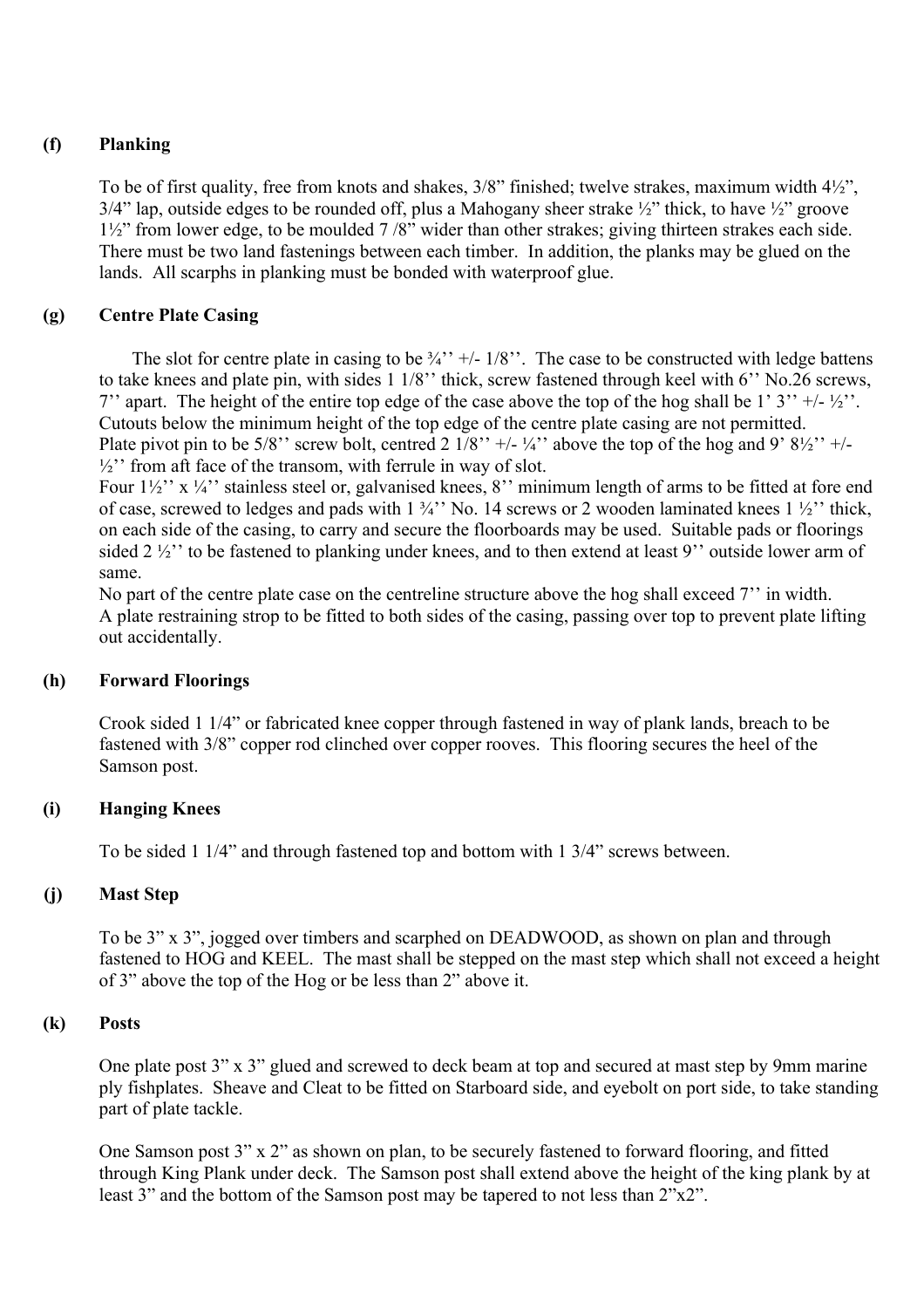### **(l) King Plank**

A King Plank made at least 3/4" in thickness shall be fitted between the main deck beam and the stem and screw fastened to the foredeck beams. The dimensions shall be 6" at the main deck beam tapering evenly to 2" at the stem. The sides of the King Plank may be rebated by 3/4" to facilitate flush fitting of the decking.

### **m) Clamp**

To be 3" x 3/4" clench fastened through each timber. Continuous filling piece of planking moulded off sheerstrake to be fitted between timbers and sheerstrake, and bonded with waterproof glue to sheerstrake. Clamp may be tapered for a maximum of 3'0" at either end.

### **(n) Tie Beams**

Main tie-beam at after end of centre casing 5" x I" through fastened to hanging knees and screw fastened to casing. Main deck-beam at break of fore deck moulded to deck curve, to stand 3 " x 1" fastened as above to side knees, with diagonal struts as shown on plan.

### **(o) Main Thwart**

To be 8" x 7/8" thickness, as shown on plan, and neatly rounded off. The forward edge of the main thwart shall be 5'  $9'' \pm 1/2''$  from the aft face of the transom.

#### **(p) Seats**

To be 9" at forward end, tapering to 7" aft, x 7/8" thickness, as shown on plan, and neatly rounded off. The seats shall be not less than 4' 4" in length and be fitted at a height no lower than 9" above the Hog. Each seat may be divided into a maximum of three longitudinal battens, the aggregate dimensions of which shall not be less than for a solid timber seat.

### **(q) Breasthook**

Breasthook and quarter knees to be crook or laminated timber sided 1 1/4", through fastened and packed so as to bear solid under deck. Breasthook to be fastened through clamps, sides and stem.

### **(r) Deck Beams, Carlins and Mastpad**

To be 7/8" plank, moulded to deck curve, to stand to line of king plank from stem to main deck-beam. Main deck-beam to stand 3" at centre. Sidedeck beams  $2$ " x 1" and  $1\frac{1}{2}$ " x 1" fitted on flat as shown on plan and screwed to clamp and carlins with 2" No. 12 screws. Similar 1 1/2" x 1" bridging pieces shall be fitted under aft deck. Carlins to be 2" x 1" fitted between main deck beam and aft deck beam, with 2" x 1" struts, as shown, and curved to external line of coamings. Mast pad 9" x 1", fitted as shown on plan.

#### **(s) Decking**

A) To be of marine plywood (BS 1088) not less than 6mm in thickness. The area outside the coamings, and the area forward of the main deck-beam shall be decked. Two 1 1/2" x 1/2" purlin battens must be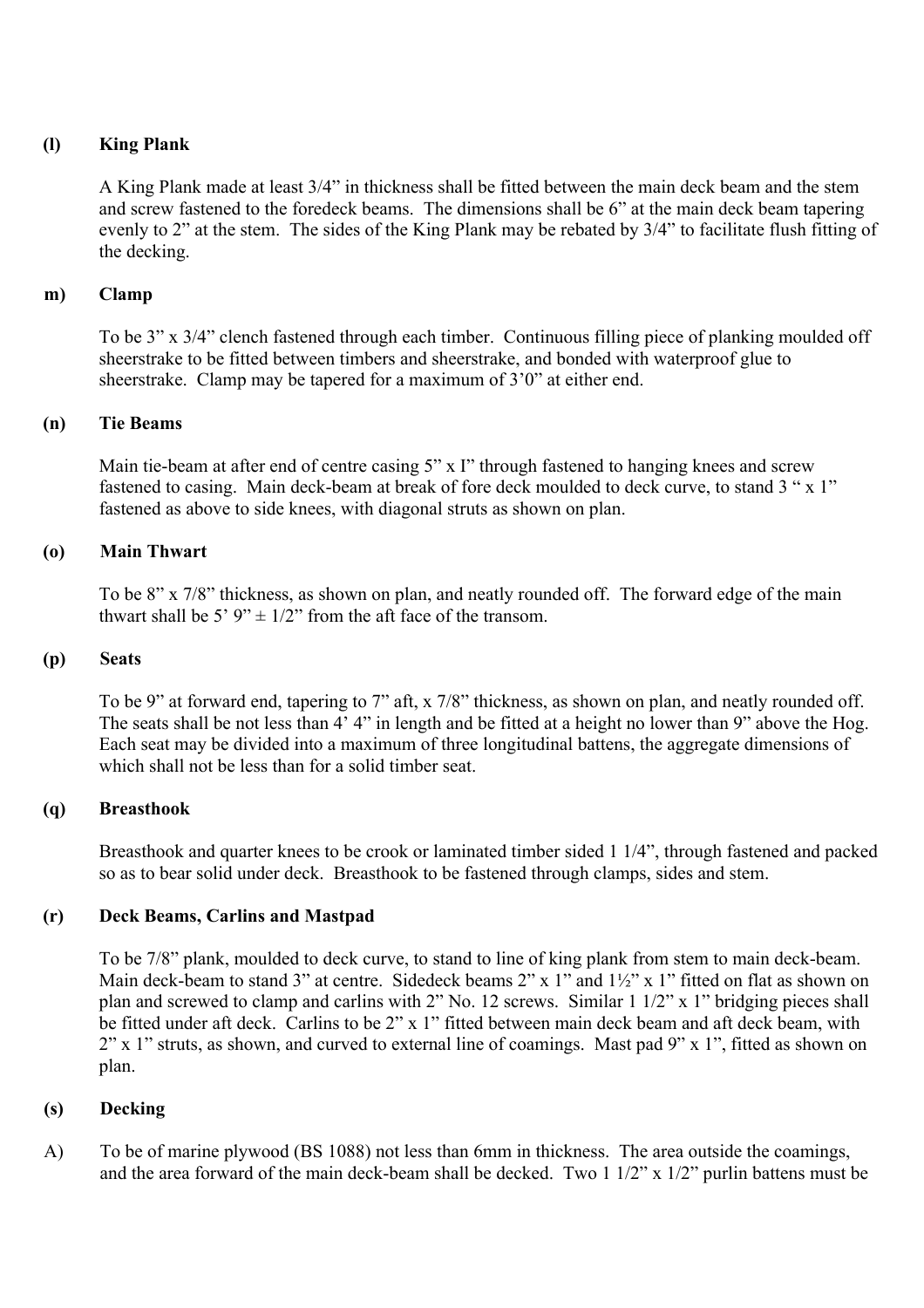fitted each side of the centre-line of the foredeck. The outside edges of the decking are to be secured with gunwales.

B) The width of the decks shall be as follows: i) At the centre line of aft deck  $11"$  to  $16"$ ii) At 3'3" from aft edge of transom $11" \pm 1/2"$ iii) At 6'6" from aft edge of transom $11" \pm 1/2"$ iv) At 9'9" from aft edge of transom  $14" \pm 1"$ The width shall be measured between the external face of the coaming at deck level and the intersection of the outside of the sheerstrake and deck or the transom and the deck.

#### **(t) Coamings**

To be bent, 1/2" thick and at least 4 1/2" deep, to stand not less than 2" over side deck and 4" forward, glued and screw fastened to carlins with 1 1/2" No.12 screws, 7" pitch. A suitable quadrant slip batten to be screwed to deck and fitted to curve outside coamings.

### **(u) Floor Boards**

To be made of marine grade plywood, not less than 9mm in thickness, fitted on bearers of 1" thickness, 15" centre to centre, to stand not less than 2 1/2" over HOG. The aggregate area of the floorboards shall not be less than 23 sq. ft.

#### **(v) Fastenings**

To be of copper, gunmetal, brass or stainless steel throughout.

#### **(w) Buoyancy Tanks**

Buoyancy tanks may be fitted. One attached to the plate post, the other 11" to 16" forward of the aft face the transom. Each to be made of 6mm marine ply, sealed, with epoxy resin, to make an air tight tank. Three inspection hatches, two forward and one aft must be fitted.

### **8. Hull Dimensions**

All measurements referring to the aft transom shall be taken to the bottom of the aft face of transom at the centre-line at the point where the keel is attached to the Hog.

#### **(i) Length and Beam**

- (a) The overall length from the aft edge of the transom to the forward edge of the stem at deck level excluding forestay plate and bow protection strips shall be  $17' 0'' \pm 1''$  between perpendiculars. With the boat level no part of the boat may extend forward of the stem at deck level.
- (b) The beam measured as the greatest distance between the upper outside edges of the sheerstrakes shall be 6' 1''. A tolerance of  $+/- \frac{3}{4}$ '' is allowed.
- (c) The forward face of the aft coming shall be  $11\frac{1}{2}$ " to  $16\frac{1}{2}$ " from the aft face of the transom.
- (d) The aft face of the main deck beam shall be 10'  $7$ "  $\pm$  3/4" from the aft face of the transom.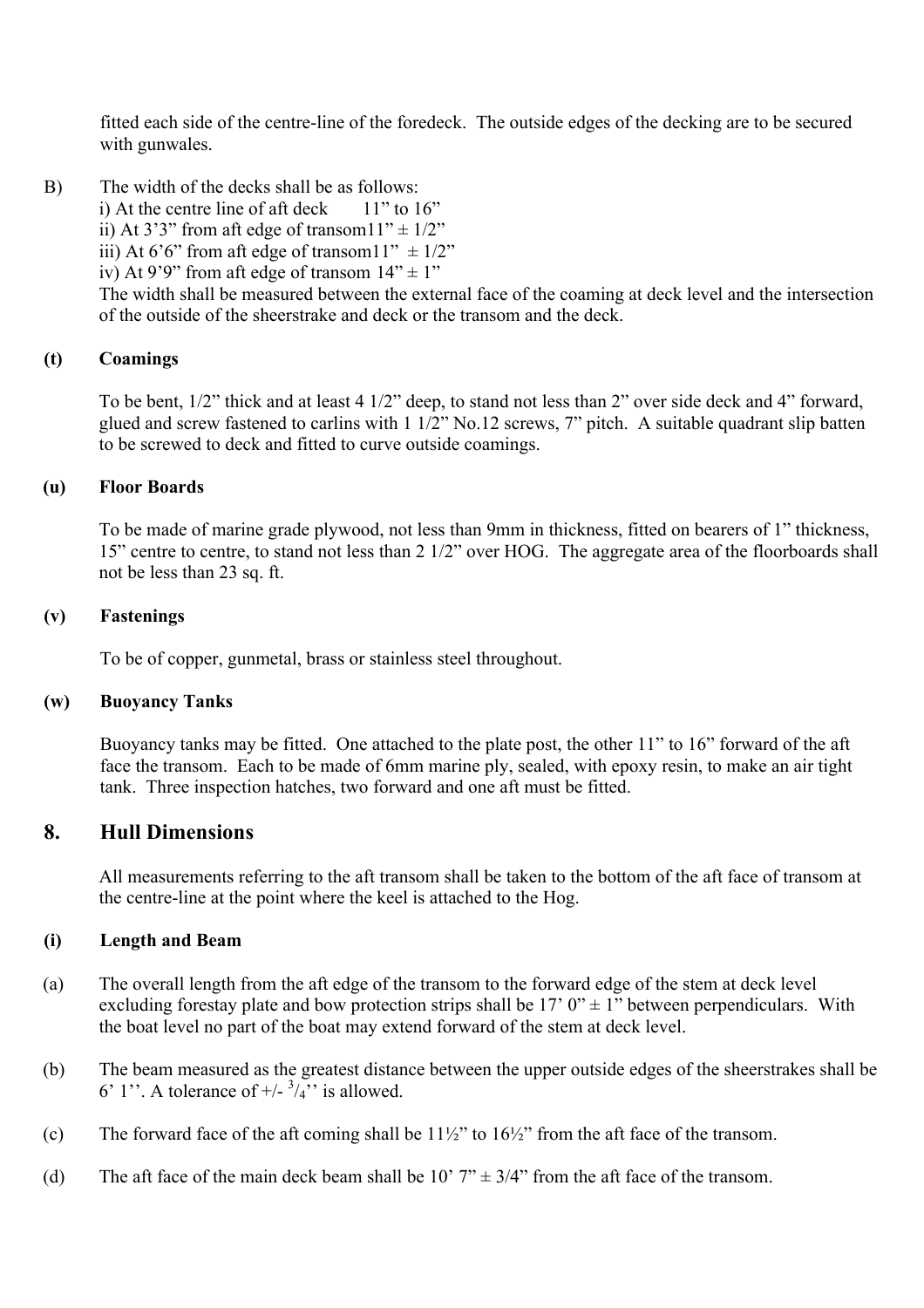(e) The forward face of the main tie beam, located at the aft end of the centre plate casing, shall be 5' 6"  $\pm$  $\frac{1}{2}$ " from the aft face of the transom.

### **(ii) Hull Sections and Stem Profile**

(a) The transom profile, hull sections and stem profile shall be measured with moulds. The moulds shall be based on the profiles indicated on the building plans after allowance, when appropriate, is made for the overlapping of planks with an aggregate thickness of ¾".

The moulds shall touch or clear each plank by not more than 1" at any point. The tolerance from the plan lines is  $\pm \frac{1}{2}$ " after allowance for thickness of the planks  $(3/8" + 3/8" = 3/4"$  on the lands). plan lines is  $\pm \frac{1}{2}$ " after allowance for thickness of the planks

- (b) The transom shall be flat and vertical. The transom mould makes allowances for the thickness of the planks where overlapped being no more than 3/8". The depth of the transom at the centre line, from sheerline to garboard, is 1' 4 7/8"  $\pm$  3 /8". The rise of the transom above the sheerline is 1 5/8"  $\pm$  1/8". The width of the transom at the sheerline is 3'  $10'' \pm \frac{1}{2}$ ".
- (c) The hull section shall be measured at  $3'$   $3''$ ,  $6'$   $6''$ ,  $9'$   $9''$ ,  $13'$   $0''$  and  $15'0''$  from the aft face of the transom.
- (d) The depth of the hull at these points, measured from the top of the sheerstrake to the outside of the keel shall be:

| $1'$ 10 $\frac{1}{2}$ $\pm$ 3/8"                     |
|------------------------------------------------------|
| $2''$ () $\frac{1}{2}$ $\div$ $\pm$ 3/8 <sup>"</sup> |
| $2'$ $2'' \pm 3/8''$                                 |
| $2'5'' \pm 3/8''$                                    |
| $2''$ 6 <sup>1</sup> / <sub>4</sub> " $\pm$ 3/8"     |

(e) The width of the hull at these points shall be:

|     | 5' 3 $\frac{1}{2}$ $\pm \frac{3}{4}$ "                       |               |
|-----|--------------------------------------------------------------|---------------|
|     | 6' $0'' \pm \frac{3}{4}''$                                   |               |
|     | 5' $11'' + \frac{3}{4}''$                                    |               |
|     | $4'$ 5 <sup>1</sup> / <sub>2</sub> " $\pm$ 3/ <sub>4</sub> " |               |
| and | $2'$ 8" $\pm 1/$ "                                           | respectively. |

(f) The stem profile shall be measured by a mould between a point of 15' 0" forward of the aft face of the transom to a point within 1" of the intersection of the deck and the stem. The mould must touch, or clear the stem and keel by no more than 1".

#### **(iii) Rubbing Strip**

and

The outer edge of the rubbing strips shall not project more than 2½'' nor less than 1''from the outside edge of the sheerstrakes. The rubbing strips shall extend the full length of the boat. The depth of the rubbing strips at the face of the sheerstrakes shall not exceed  $1\frac{1}{2}$ " nor be less than  $\frac{3}{4}$ ".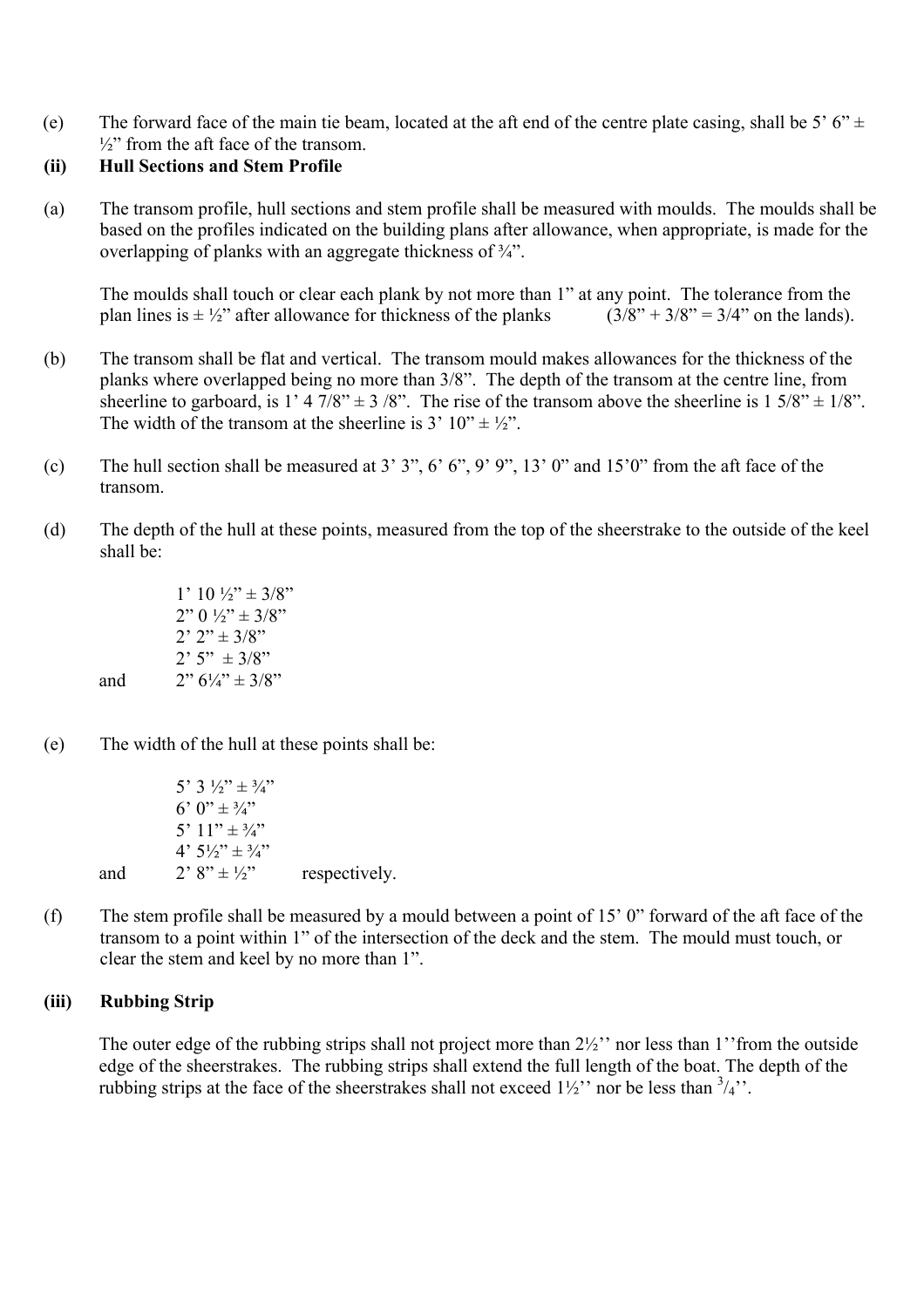### **(iv) Rocker**

With the boat upside down and the transom and stem supported on blocks, a datum line shall be set up 1' 2½" directly above the centre line at the transom. The other end shall be 7" above the keel 15' 0" from the aft face of the transom.

At the following distances from the aft face of the transom:

 $1 - 3' 3"$  $2 - 6' 6''$  $3 - 9'9''$  $4 - 13'0''$  $5 - 15' 0''$ the vertical distance from the datum line to the keel shall be  $1 - 8$ "  $\pm \frac{1}{2}$ "  $2 - 6$ "  $\pm \frac{1}{2}$ "  $3 - 6$ "  $\pm 1/2$ "  $4 - 6$ "  $\pm \frac{1}{2}$ "

5 -  $7'' \pm 0''$  respectively

### **(v) Chain Plate and Jib Tack Position**

A maximum of two chain plates on each side of the boat may be fitted 9' 8 1/2" from the aft face of the transom at  $\pm$  9". The jib shall be attached to the centre line of the boat within 3" of the forward edge of the stem. The jib may not be fastened to a point below the intersection of the deck and the stem.

### **9 Centre Plate**

- (i) The centre plate shall be made of ½" mild steel plate, stainless steel, bronze or gunmetal casting. Centre plates made of mild steel plate must be galvanised or coated with an effective rust-inhibiting coating.
- (ii) The profile of the centre plate shall conform to the centre plate Hardware Plan. The profile measurements indicated on the Hardware Plan are the maximum permitted.
- (iii) A maximum chamfer on the centre plate of 1 1/2" is permitted.
- (iv) The maximum thickness of the centre plate at any place is 9/16"
- (v) The minimum weight of the centre plate is 130 lbs.
- (vi) The leading and trailing edges of the centre plate shall not deviate from a straight line by more than  $1/4$ ".
- (vii) The pivot point of the centre plate shall be 4 1/4" from the leading edge of the centre plate, and the bottom edge of the centre plate shall be within a radius of 3'10" of the pivot point.
- (viii) The use of a centre plate slot gasket is permitted.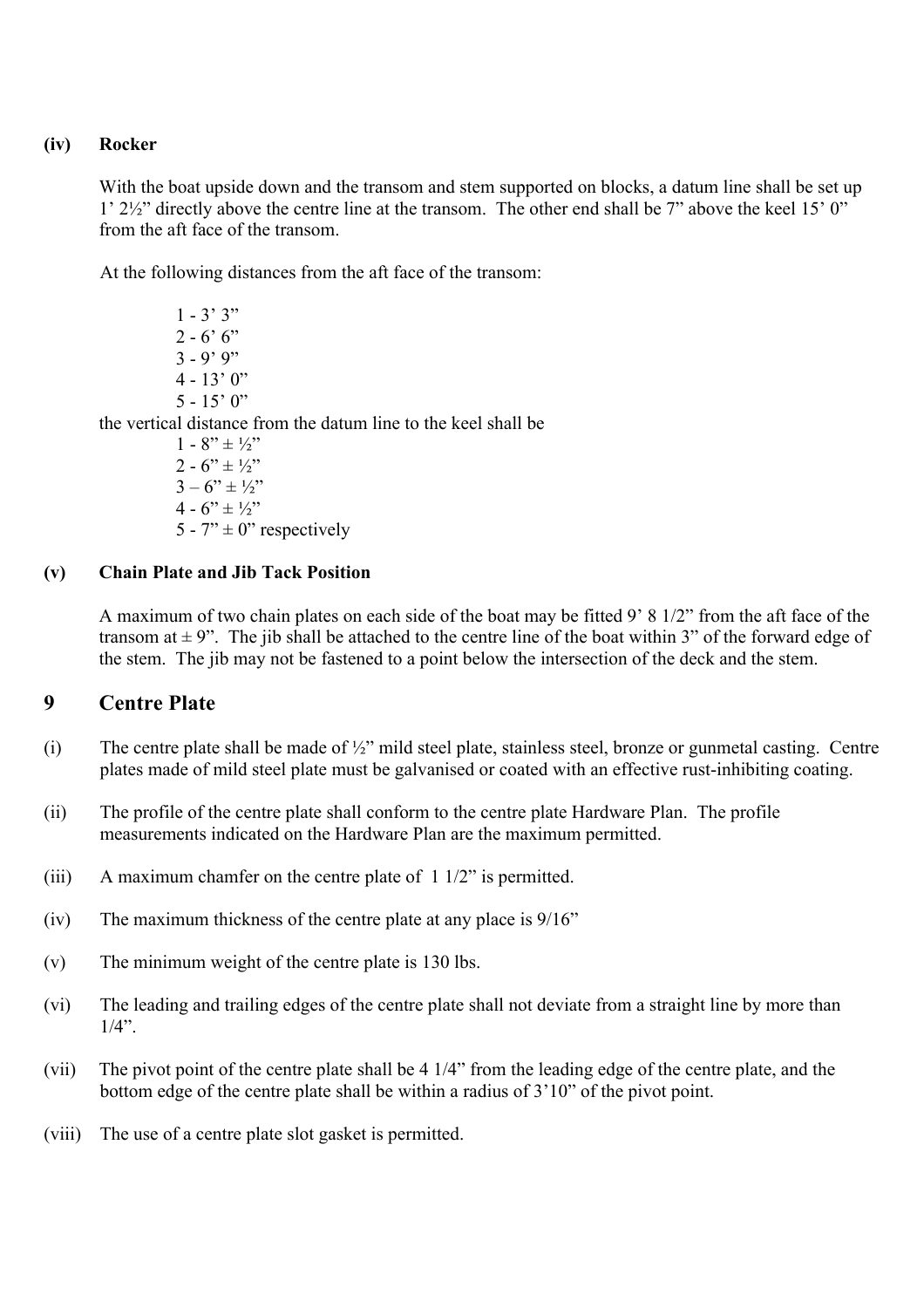## **10. Rudder**

- i. The rudder blade shall be made of  $\frac{1}{4}$ " galvanised mild steel or stainless steel plate or wood.
- ii. The profile of the steel rudder blade below the wooden rudder stock shall be within the boundary of the profile indicated in the rudder profile sheet.
- iii. The maximum depth of the steel rudder blade when placed in position of use on the transom pintle and gudgeon shall be 2' 0" below the bottom edge of the garboard plank at the transom.
- iv. The minimum depth of the wooden rudder blade when placed in position of use on the transom pintle and gudgeon shall be 2' 0" below the bottom edge of the garboard plank at the transom. The maximum depth of the wooden rudder blade when placed in position of use on the transom pintle and gudgeon shall be 2' 6" below the bottom edge of the garboard plank at the transom. The maximum width of the wooden rudder blade measured from the leading to the trailing edge shall be  $15"$

The minimum width of the wooden rudder blade measured from the leading to the trailing edge shall be 9" over 70% of its depth below the garboard.

- v. A lifting rudder blade may be fitted but the rudder blade may not be raised whilst racing.
- vi. The leading edge for a distance of 9" from the top of the rudder blade below the rudderstock may not be positioned at a point further forward than 2" aft from the aft face of the transom.
- vii. The maximum thickness of the steel rudder blade at any point below the aft edge of the transom shall be  $5/16"$
- viii. The wooden rudder blade shall have a minimum thickness of 1" at its thickest point over the first 90% of its depth, when measured from the garboard.
	- ix. Apart from being placed on pintles and gudgeons, the rudder should be securely attached to the boat by a rope to avoid its loss in the event of a capsize.

### **11. Spars**

### **(a) General**

The mast, main boom and spinnaker boom shall be solid, made of wood. The wood used should be of good quality and free from knots. The use of white or red cedar is not permitted in the construction of spars. A maximum of three scarphs is permitted in the mast. Scarphs in the main boom are not permitted.

#### **(b) Mast**

- (i) The mast shall be stayed by a pair of top shrouds, a pair of main shrouds and a forestay.
- (ii) The mast shall be braced by a pair of freeswinging or fixed spreaders. No other form of bracing is permitted.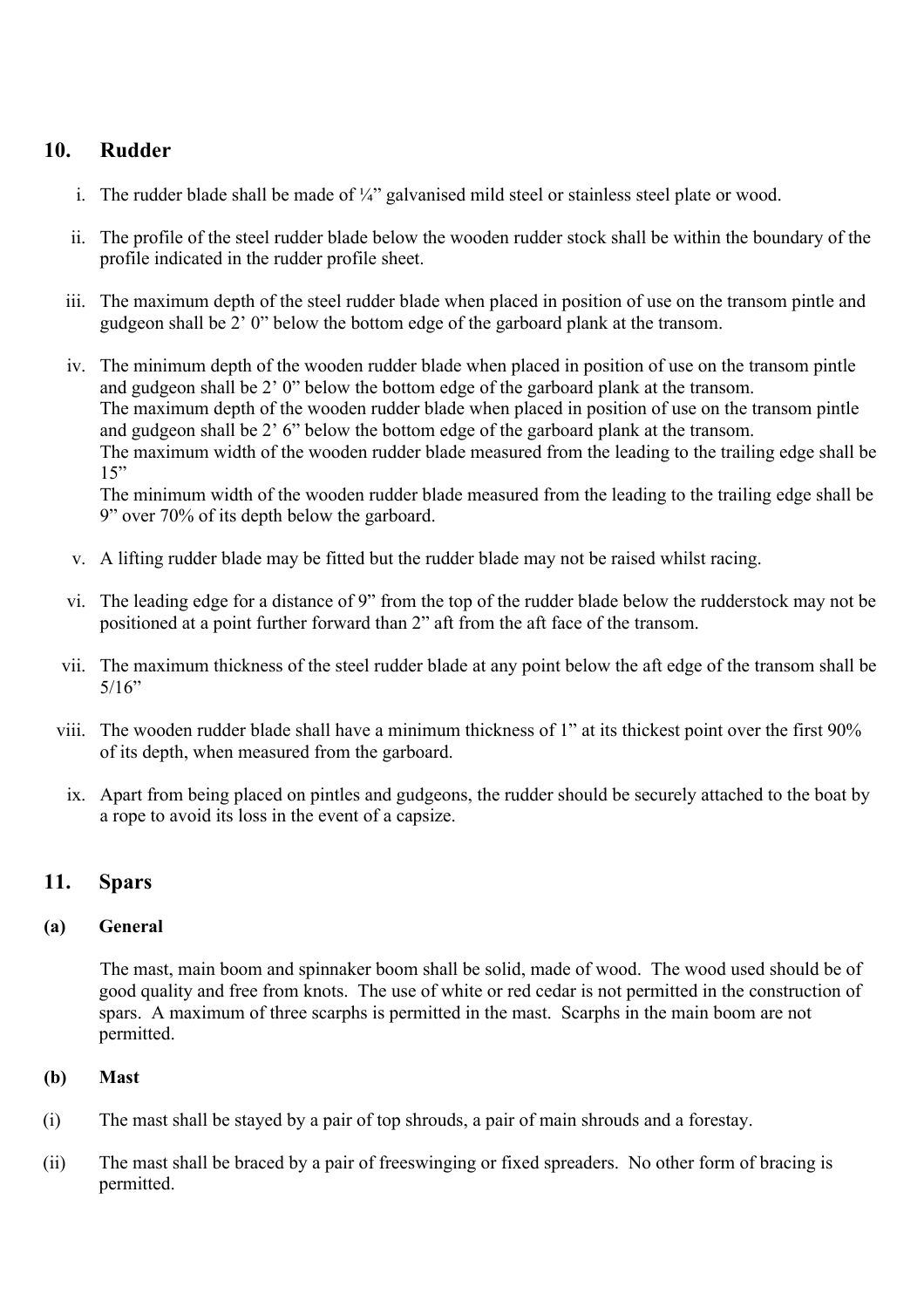- (iii) The maximum length of the mast is 24' 10" including the mast tenon. All height measurements are taken from the bottom of the tenon. Recessing or rebating the mainsail track into the mast is not permitted nor is the use of any material or device to achieve the same effect.
- (iv) The minimum mast sections are as follows:

| At 2' 0" from mast heel      | $4"$ x 3"              |
|------------------------------|------------------------|
| At the spreaders             | $31/8$ " x 2 3/8"      |
| At the main halliard sheave: | $2''$ x $1\frac{1}{2}$ |

- (v) The minimum weight of the mast complete with fittings including mainsail track, but excluding all standing and running rigging shall not be less than 30lbs.
- (vi) The mainsail shall be attached to the mast by slides in an external track fastened to the mast between the mast bands.
- (vii) The height of the top shrouds shall be 22' 4"  $\pm$  6".
- (viii) The height of the main shrouds shall be 15'  $4" \pm 6"$ .
- (ix) The forestay shall be fixed at a height of 20'  $4" \pm 6"$ .
- (x) The spreaders,  $1''$  x  $1\frac{1}{2}''$  oval, freeswinging or fixed, which shall be made of wood, shall be fixed at a height of 14'  $7$ "  $\pm$  6". The length of the spreaders shall be 1'  $9$ "  $\pm$  3".
- (xi) The jib halliard hoist shall be fixed at a height of 18' 4"  $\pm$  6".
- (xii) The height of the spinnaker halliard hoist shall be 21'  $4" \pm 6"$ .

The measurement point for items (vii) to (xii) is the point of intersection with the mast.

(xiii) The mast shall carry two painted bands not less than 1/2" wide, of a colour strongly contrasting with the colour of the mast.

a) The upper edge of the lower mast band shall be 3' 10" above the heel of the mast, tenon included. b) The lower edge of the upper mast band shall not be higher than 19' 10" above the upper edge of the lower mast band.

c) When racing no part of the mainsail shall extend beyond the upper edge of the lower band and the lower edge of the upper band.

- (xiv) Chocks at deck level are permitted to adjust the bend of the mast.
- (xv) A jib halliard which is adjustable whilst racing is permitted.
- (xvi) Permanently bent or rotating masts are prohibited.
- (xvii) No part of the spinnaker hoist or spinnaker boom fitting(s) attached to the mast shall project more than 2" from the mast.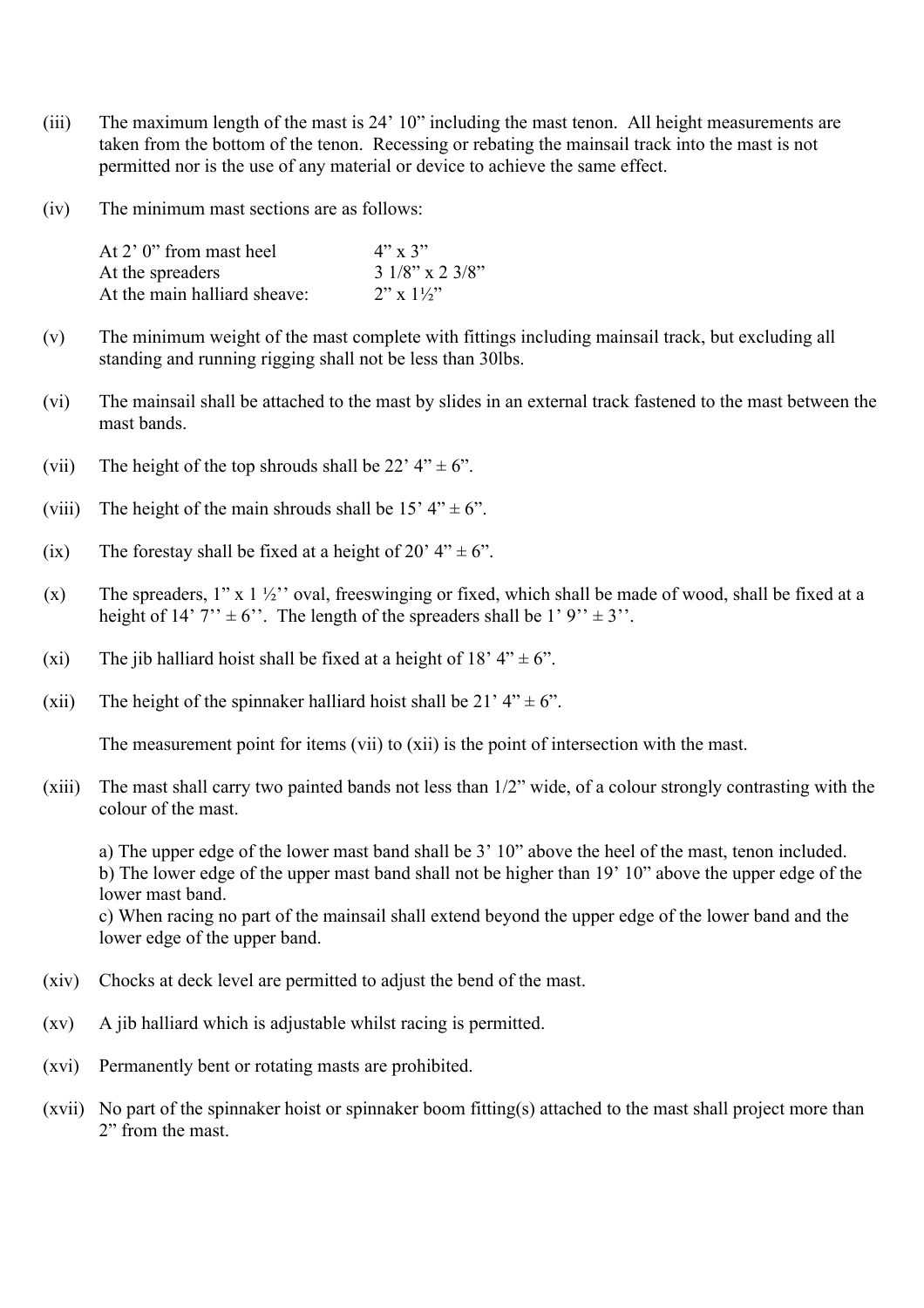#### **(c) Main Boom**

- (a) The maximum length of the main boom, measured from the aft face of the mast, is 12'0".
- (b) The main boom shall be constructed of one or more pieces of timber to form a "T". The top of the "T", known as the Boom Flange, shall not be less than 2 3/4" x 5/8", and the bottom part of the "T", known as the Boom Web, shall not be less than 3" x 5/8". The Web shall be reinforced for the kicking strap attachment as shown on plan. The Web and flange may be tapered for a distance not exceeding  $3'$   $0''$ from either extremity of the main boom.
- (c) The main boom shall carry a painted band, not less than 1/2" in width, of a colour strongly contrasting with the colour of the main boom. With the boom fixed on the gooseneck, and at right angles to the mast, the distance between the downward projection of the aft edge of the mast, disregarding local projections or cut outs, and the forward edge of the band shall not exceed 11' 7". When racing no part of the mainsail shall extend aft of the forward edge of this band.
- (d) The Gooseneck shall be attached to the mast in a manner which prevents any part of the mainsail moving below the upper edge of the lower mast band whilst racing.
- (e) The main boom complete with fittings must be capable of being passed through a ring with a diameter of no more than 6".

#### **(d) Spinnaker Pole**

The maximum overall length of the spinnaker pole including fittings is 7' 0''. A boat may carry a spare spinnaker pole. Only one spinnaker pole may be set at any time when racing".

### **12. Sails**

#### **(a) General**

- (i) Sails shall be made and measured in accordance with the current Mermaid Sailing Association sail measurement form. They shall be of woven material except that two unwoven windows are permitted in the mainsail and two in the jib. Any sail shall be capable of being stowed in a sailbag measuring 4' 0" deep with a diameter of 1' 6".
- (ii) The boat's distinguishing number shall be placed on both sides of the mainsail and spinnaker. Numbers shall be of the following minimum dimensions, on both the mainsail and the spinnaker:

| Height                           | 12"                      |
|----------------------------------|--------------------------|
| Width (excluding number 1)       | $R$ "                    |
| Thickness                        | 2"                       |
| Space between adjoining numerals | $2'$ $2'$ $\frac{1}{2}'$ |

- (iii) Not more than one mainsail, two jibs and two spinnakers may be used in any one race.
- (iv) The use of sails other than those included in the boat's inventory in races is only permitted with the prior written consent of the Committee.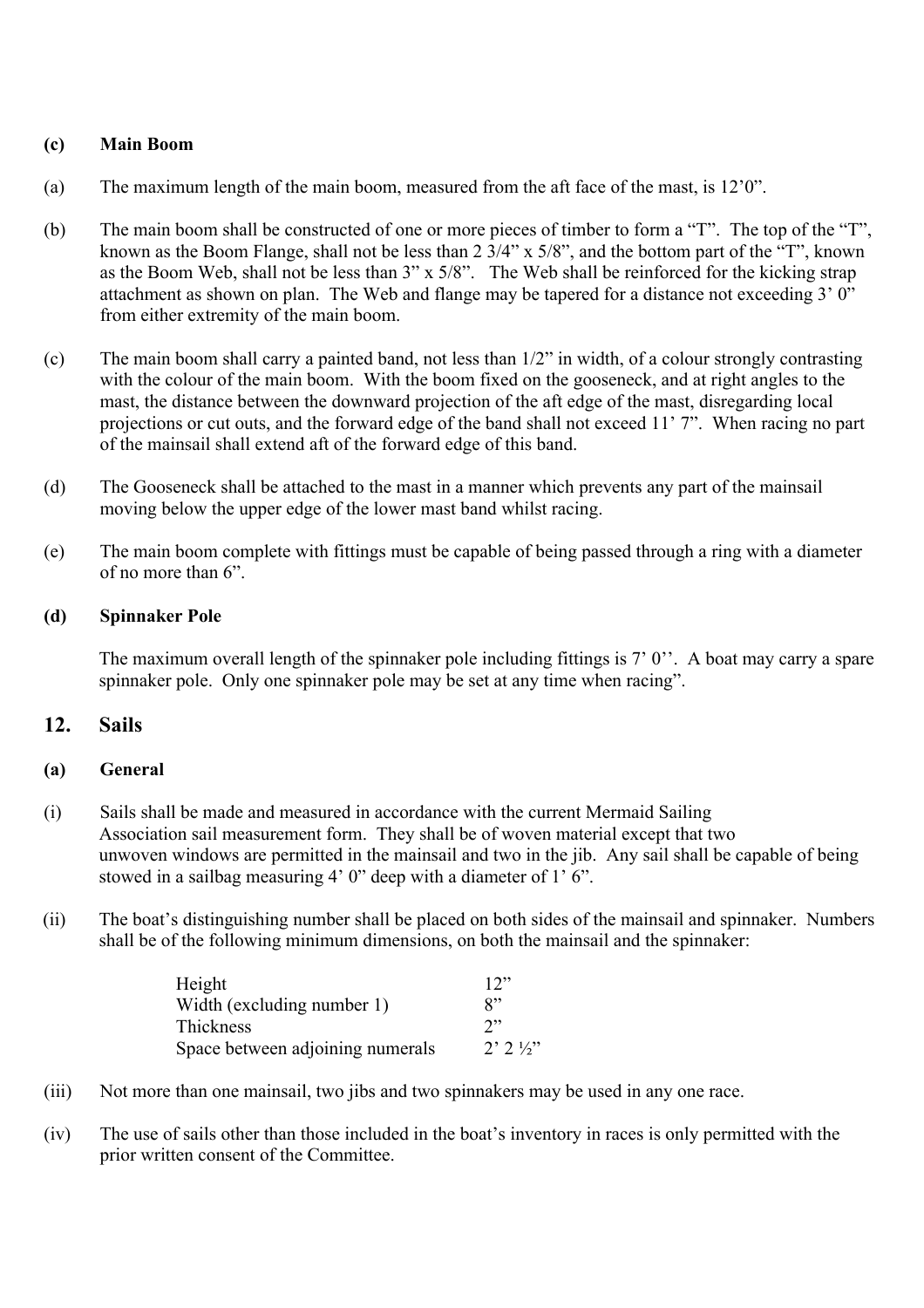- (v) A new mainsail included in a boat's inventory precludes the addition of a further new mainsail until the commencement of the third sailing season following its addition.
- (vi) A new spinnaker included in a boat's inventory precludes the addition of a further new spinnaker until the commencement of the second sailing season following its addition.
- (vii) Only one new jib may be included in a boat's inventory during the course of a sailing season.
- (viii) The date of addition of a sail to the boats inventory shall be the date the sail is measured, stamped and approved by a measurer of the MSA.
- (ix) A boat may add a second-hand sail to its inventory at any time provided the boat from which the sail is being acquired is permitted to replace the second hand sail in accordance with the provisions of (d), (e) or (f) above.
- (x) Before a second hand sail can be added to a boat's inventory, it must be approved by a measurer.
- (xi) If a sail included in a boat's inventory is altered, re-cut or has any panels replaced, it must be remeasured by a measurer before being used for racing.
- (xii) The minimum cloth weights per square yard to be used in the construction of sails are as follows:
	- Mainsail 6 ozs.  $Jib$  - 6 ozs. Spinnaker -  $1\frac{1}{2}$ ozs.

The use of materials derived from Mylar or Kevlar or similar laminated material is not permitted in mainsails or spinnakers. The use of Dynac material is prohibited from use in spinnakers.

(xiii) A destroyed or irreparably damaged sail maybe replaced inside the normal replacement period only if prior permission has been obtained from the Committee.

#### **(b) Mainsail**

- (i) The mainsail shall be suitable for setting between the mast bands and the boom band.
- (ii) The mainsail must be attached to the mast with slides, at a maximum distance of 1' 10" apart.
- (iii) The leech measurement shall not be greater than 21' 9".
- (iv) The cross width measurement of the sail shall not exceed the following:

| at quarter height       | 9'3"  |
|-------------------------|-------|
| at half height          | 6'6'' |
| at three-quarter height | 3'6'' |

- (v) The headboard shall not extend more than 8" aft of the head nor exceed 9" in depth.
- (vi) The number of battens in the mainsail shall be four. The top batten shall not exceed 2' 6" in length. The other battens may not exceed 3' 0" in length. The openings of the four batten pockets shall be at 5'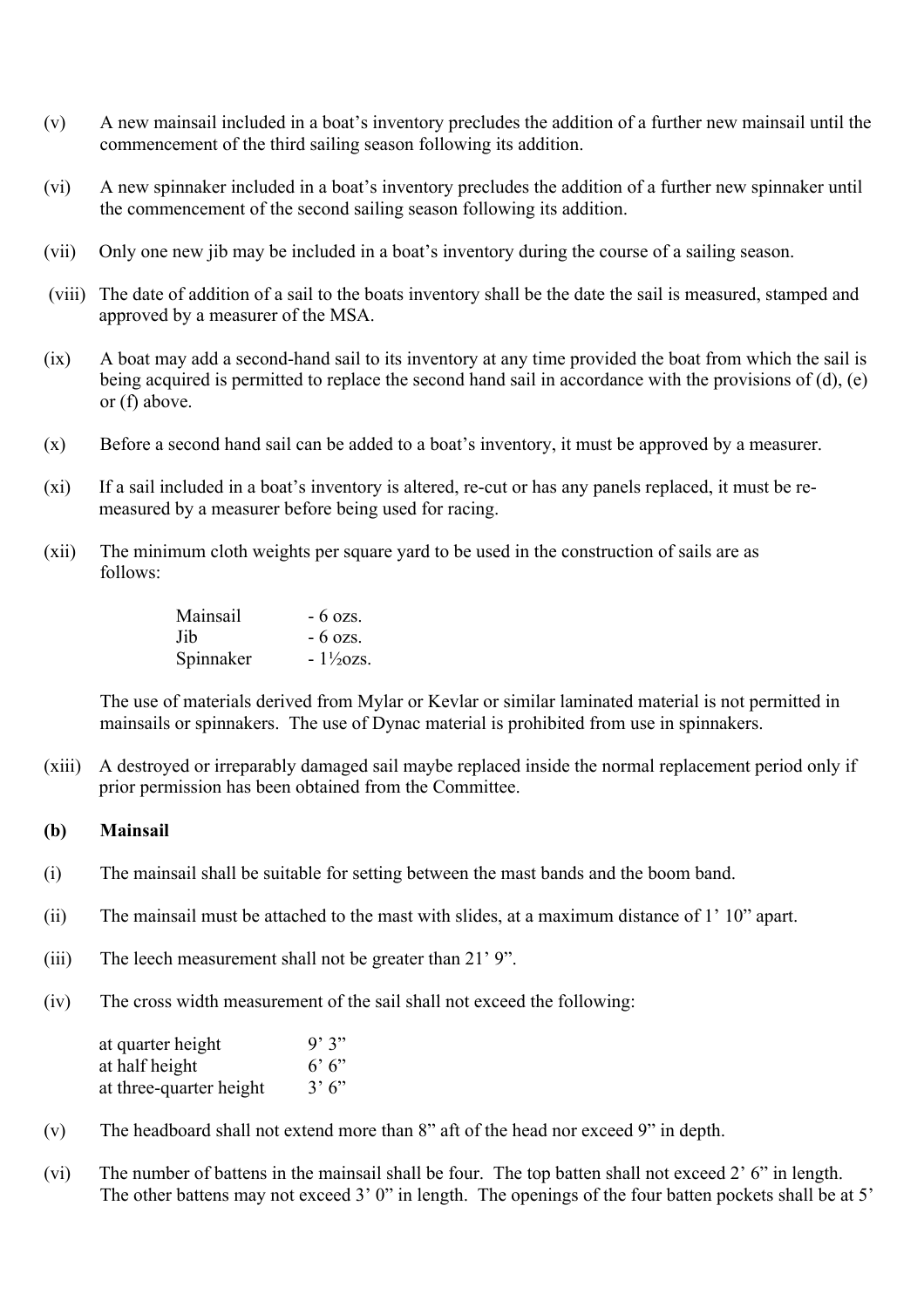0", 9' 3", 13' 6" and 17' 6" respectively from the clew, a variation of  $\pm$  4" is allowed. The battens shall not exceed 1½" in width and may be made of wood or glass fiber.

- (vii) Two transparent panels may be fitted in the mainsail. It shall not exceed 4 sq. ft. in area, nor be less than 4" from any edge of the sail.
- (viii) A double luffed mainsail is prohibited.
- (ix) The mainsail may be capable of being reefed to a size no greater than 80% of its full size.

#### **(c) Foresail**

The foresail shall be a three cornered sail. A convex curve is permitted in the foot, but not in the leech. Only one cringle, eye or ring, is permitted in the vicinity of the clew.

- (i) The length of the luff shall not exceed 14' 3".
- (ii) The length of the leach shall not exceed 13' 0".
- (iii) The length of the foot shall not exceed 7' 0".
- (iv) The length of the centre measurement shall not exceed half the combined lengths of the luff and leach plus 1 1/2".
- (v) No battens or other form of stiffening are allowed in the foresail other than reinforcing patches made of similar material to that of the sail.
- (vi) Two transparent panels may be fitted to the foresail. It shall not exceed 3 sq. ft. in area, nor be less than 4" from any edge of the sail.
- (vii) The luff of the foresail shall not enclose the forestay.

#### **(d) Spinnaker**

- (i) The Spinnaker shall be a symmetrical, three cornered sail. No headboard battens or other stiffening device, other than normal woven cloth reinforcing is allowed.
- (ii) When measuring, the sail shall be folded on half with the tack and clew laid on top of each other, and laid on the floor as flat as possible, with just sufficient tension to remove wrinkles along the luffs, the middle fold and the foot of the sail.
- (iii) The length of the luffs shall not exceed 16' 0".
- (iv) The length of the centre fold of the sail shall not exceed 18' 6".
- (v) The half width of the foot shall not exceed 5' 3".
- (vi) The half width shall at no point exceed 5' 6". This measurement shall be taken at right angles to the luff.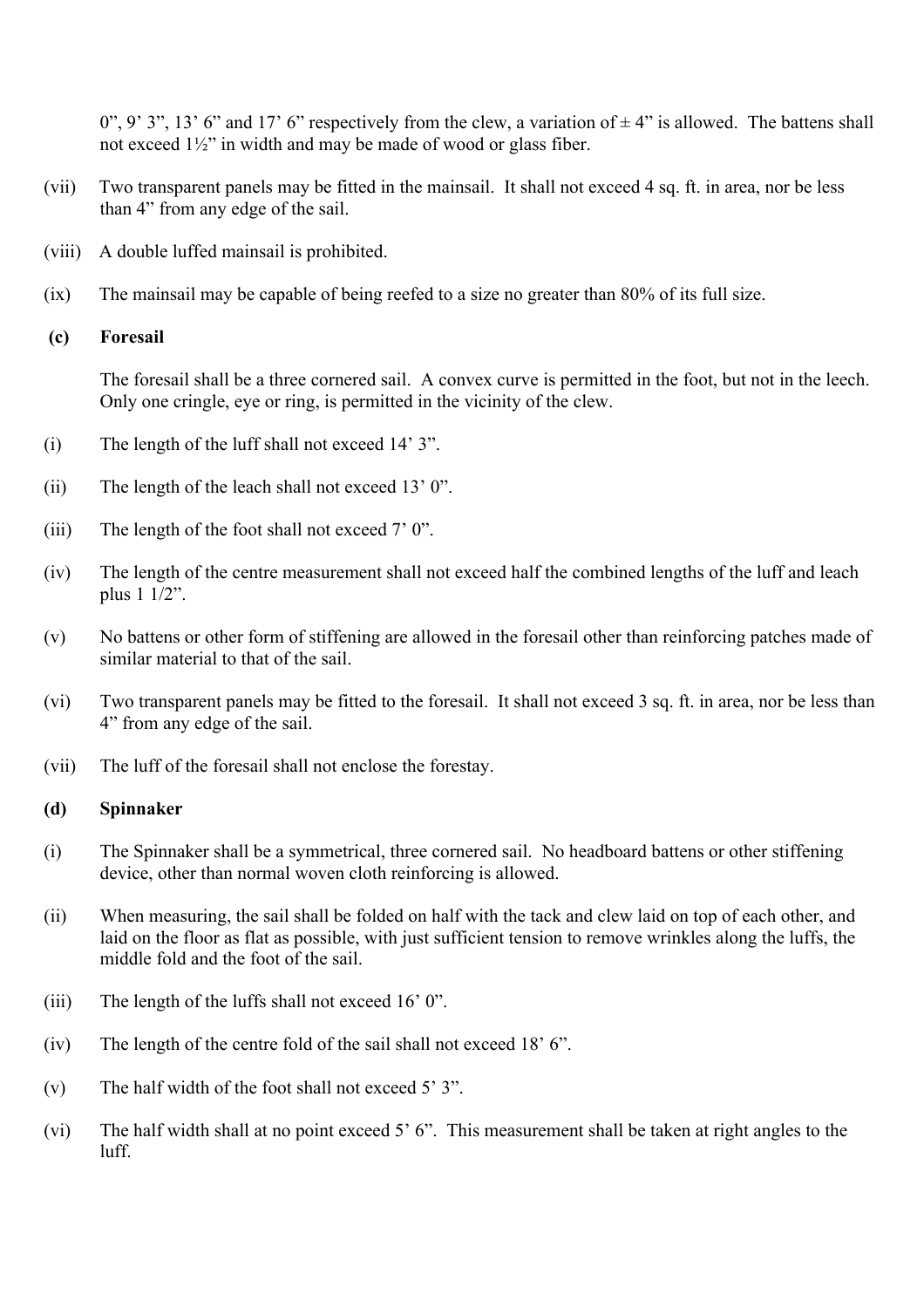- (vii) The half height/half width measurement shall not be greater than 5' 2" nor less than 4' 8". This measurement shall be found by laying the highest point of the sail directly below the centre of the tack and clew cringles. The resulting fold at half height must be made free of wrinkles and the measurement taken round the edge of the fold.
- (viii) Where the clew and the tack cringles are fixed outside the edges of the sail, the point of measurement shall be the intersection of the lines drawn along the edges of the luffs and the foot of the sail.

### **13. Standing and Running Rigging**

- (a) The standing rigging (forestay, top shrouds and main shrouds) shall be of galvanised plough steel or stainless steel multi-strand wire, diameter not less than 3.0mm.
- (b) The forestay shall be separate from the jib luff wire.
- (c) The use of any device which adjusts the effective length of standing rigging or the spreaders whilst racing apart from rigging screws, pins or shackles is prohibited.
- (d) Kicking straps are permitted, but these must be attached to the centre line of the mast step or the mast.
- (e) A device to adjust and control the height of the spinnaker pole is permitted.
- (f) The points of attachment or lead of the standing part of mainsheet to the boat shall be contained within an area from the front of the main thwart to a point 1' 3" aft of this point on the centreline.
- (g) The layout of other running rigging in the boat is optional.

### **14. Racing Crew**

- (a) The crew shall be comprised of three persons when racing unless a special provision is made in the sailing instructions for a different number of persons
- (b) The total weight of clothing and equipment worn or carried by a crew member, including any buoyancy apparatus, shall not exceed 30lbs.
- (c) Fabric weight jackets or similar clothing worn outside waterproof clothing is not permitted.

### **15. Buoyancy**

All boats must carry minimum buoyancy equal to 18 cubic feet of buoyant material. At least 5 cubic feet must be in the form of solid buoyant material such as onazote or polystyrene, positioned as shown on plan. If forward buoyancy bulkheads are fitted, at least four cubic feet of solid buoyancy material must be fitted between the bulkheads and the bow. The balance may be comprised of inflatable buoyancy bags of a make approved by the Committee, i.e. Crewsaver, Holt Allen etc. The buoyancy shall be securely fixed or contained within the boat and so distributed that the boat will float level when swamped. The Committee may at its discretion require a boat to be subjected to a buoyancy test in a swamped condition. To comply with the buoyancy test, a boat in a swamped condition must be capable of floating and maintaining stability whilst supporting three crew members on board.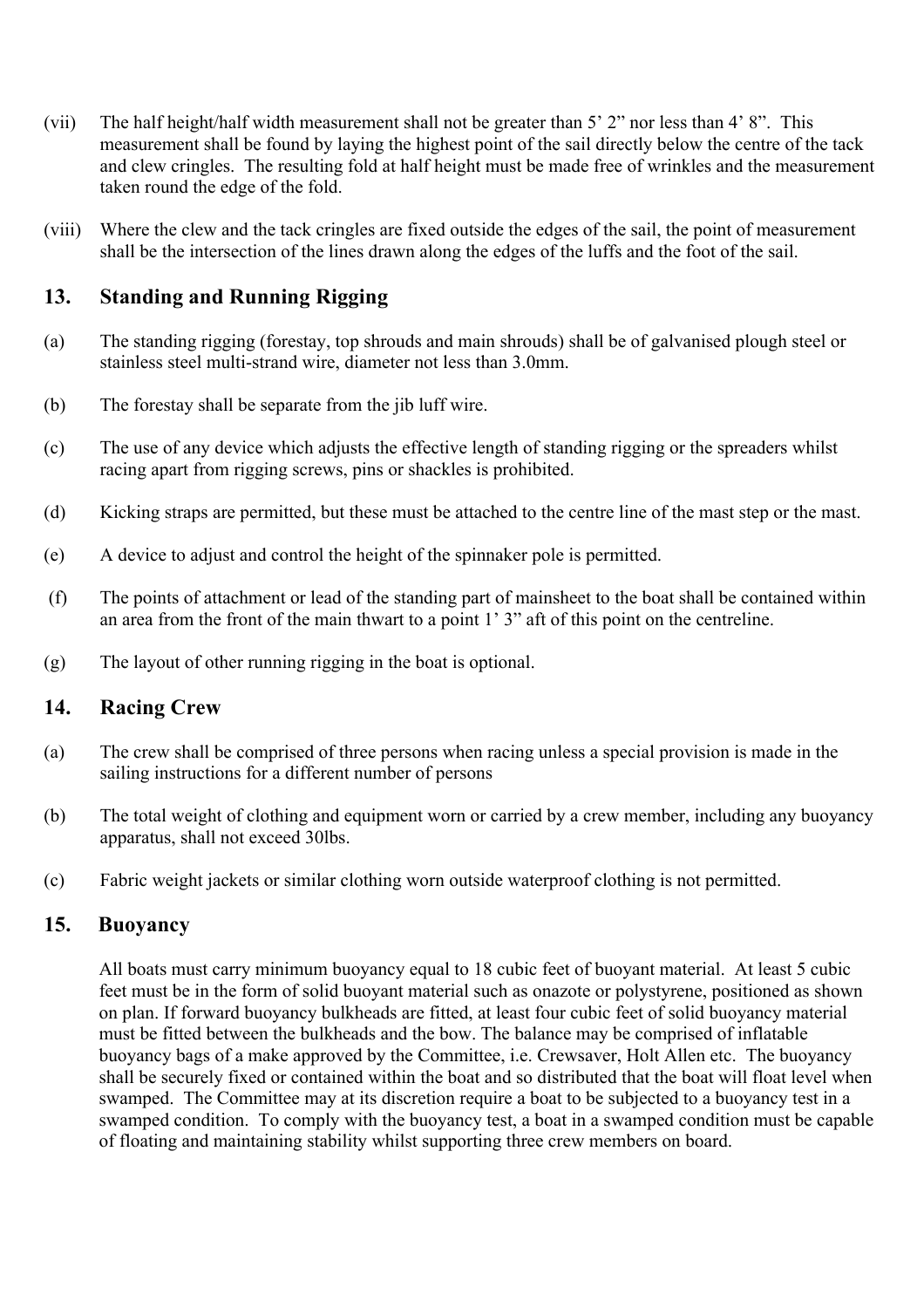### **16. Projections**

Apart from the rubbing strips, two pairs of chainplates, horse fittings, forestay plate, rudder and pintle attachments, bow protection strips, centre plate slot gaskets, normal drain plugs, self bailers and keel protection strips, no other form of projection or deflector shall be fitted through or on the outside of the hull.

### **17. Self Bailers**

Four self bailers may be fitted, provided a maximum of two bailers are fitted on any side of the boat are positioned at least 2' apart on different planks. Only makes approved by the Committee may be used, i.e. Elvstrom type - super mini and super midi or Sea Sure Supersuck type ref no. 19.90.

### **18. Outboard Engine Hatch**

A hatch for mounting an outboard engine on the transom is permitted in the aft deck.

### **19. Sheet Leads**

No part of the foresail or spinnaker sheet leads shall project beyond the outside edge of the rubbing strip when viewed in plan.

### **20. Prohibitions**

The following are prohibited:

- (a) The use of any apparatus the purpose or effect of which is, or may be, to support or assist in supporting a member of the crew outboard or partially outboard other than toe straps fitted below the level of the bottom edge of the coaming, or other strap or rope so fitted.
- (b) Self draining cockpits.
- (c) Double luffed, venturi and zipped sails mainsails.
- (d) Hydraulic and pneumatic controlled equipment.
- (e) Jib furling gear.
- (f) Instruments except timing devices and compasses (mechanical or electronic), provided they are not programmable, cannot transmit or receive data, and the output is limited to timing and heading.
- (g) Transom scuppers.
- (h) Sail and building materials containing Kevlar, (except in foresails and ropes) carbon fibre or foam sandwich fibreglass construction techniques.
- (i) Lightening holes in: Transom **Decks**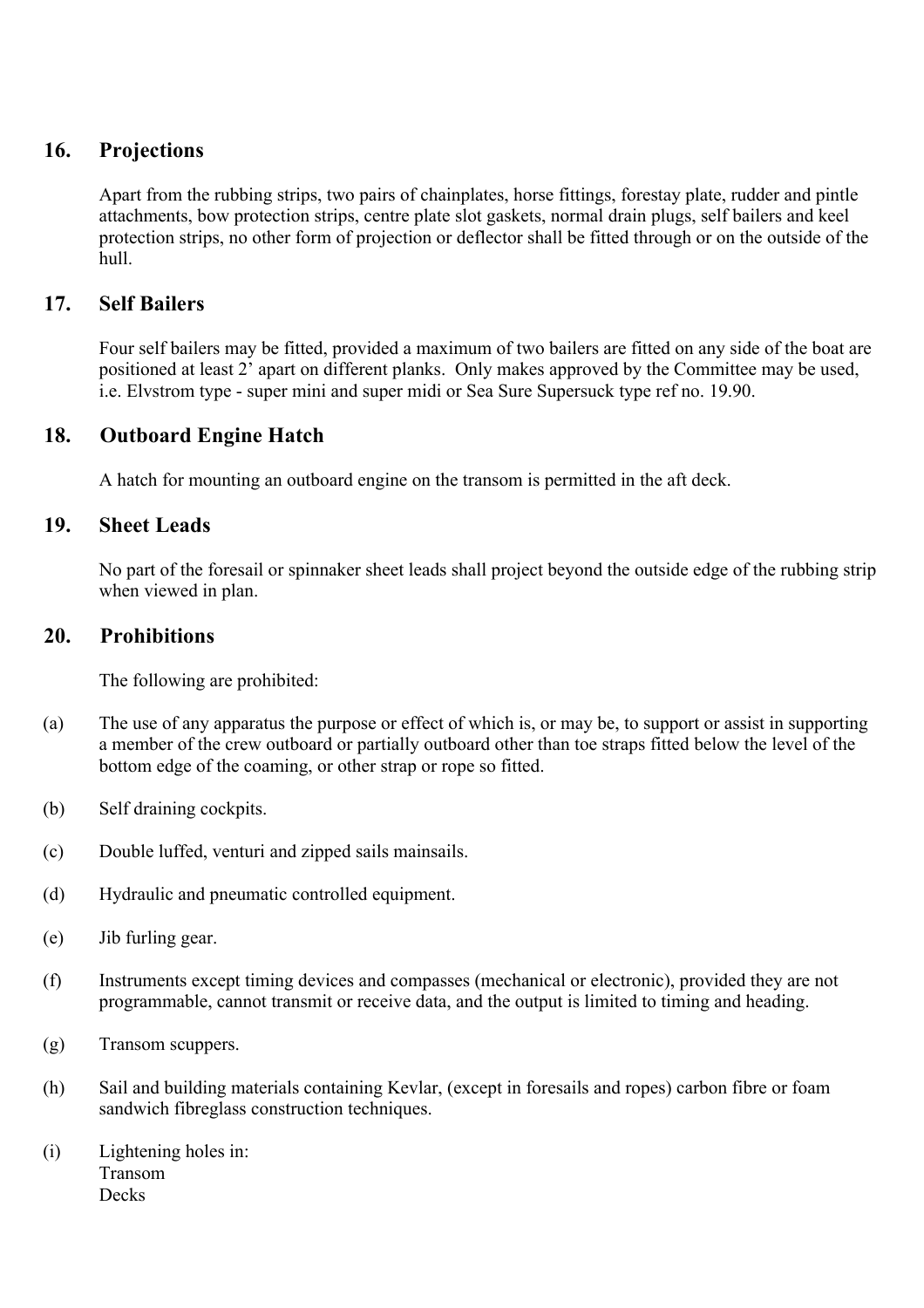Deck Beams Deck Supports Floorboard supports (except for drainage) Centre Plate Casing Knees (except for drainage) Seats and Main Thwart Main Mast Beam King Plank Mooring Post King Post Floorboards (except for reasonable access to self bailers and two holes on each side of the centre plate casing for use by a bilge pump). Holes or cut-outs in these items are permitted only for attachment of fittings or access for rigging and toe-straps in a functional manner.

- (j) Storage of the spinnaker pole on the mast.
- (k) Any mechanism, which permits adjustment of the shrouds or the position of the heel of the mast whilst the boat is racing. Wooden chocks to adjust the bend of the mast at the mast gate and position of heel of the main mast in the mast step are permitted.
- (l) Gybing centre plates
- (m) Any form of mainsheet traveller horse or hoop on the main thwart. It is permitted to raise the mainsheet lead on a device to a height no greater than 9" above the top of the main thwart.
- (n) Positioning the mainsheet horse any further forward than 1' 6" from the aft face of the transom.
- (o) Mainsheet horses capable of adjustment whilst racing.
- (p) Cutouts for spinnaker storage bags or chutes in the deck.
- (q) Except in an emergency, a boat shall neither make nor receive radio communications while racing. This restriction also applies to mobile phones and other devices. A Notice of Race and/or Sailing Instructions may change this Class Rule 20(q).
- (r) Recording cameras and tracking devices are permitted, provided that data from such devices cannot be accessed on board while racing.
- (s) Advertising on sails or hulls is not permitted. Sailmaker's marks as provided for in World Sailing Regulations and spinnakers with a corporate logo previously awarded as prizes in national championships are permitted.

### **21. Boats Racing Inventory**

The boat's racing inventory shall be comprised as follows:

Mainsail, jib, spinnaker, spinnaker pole, two 9ft. oars with rowlocks or two paddles of a length not less than 3' 6'' each, three functional personal buoyancy aids, three buckets, one pump, one anchor (minimum weight 14 lbs.) and anchor warp to be of 8mm minimum diameter nylon, polypropylene or terylene of a minimum length of 90ft. and a towing warp of not less than 30ft. in length with a minimum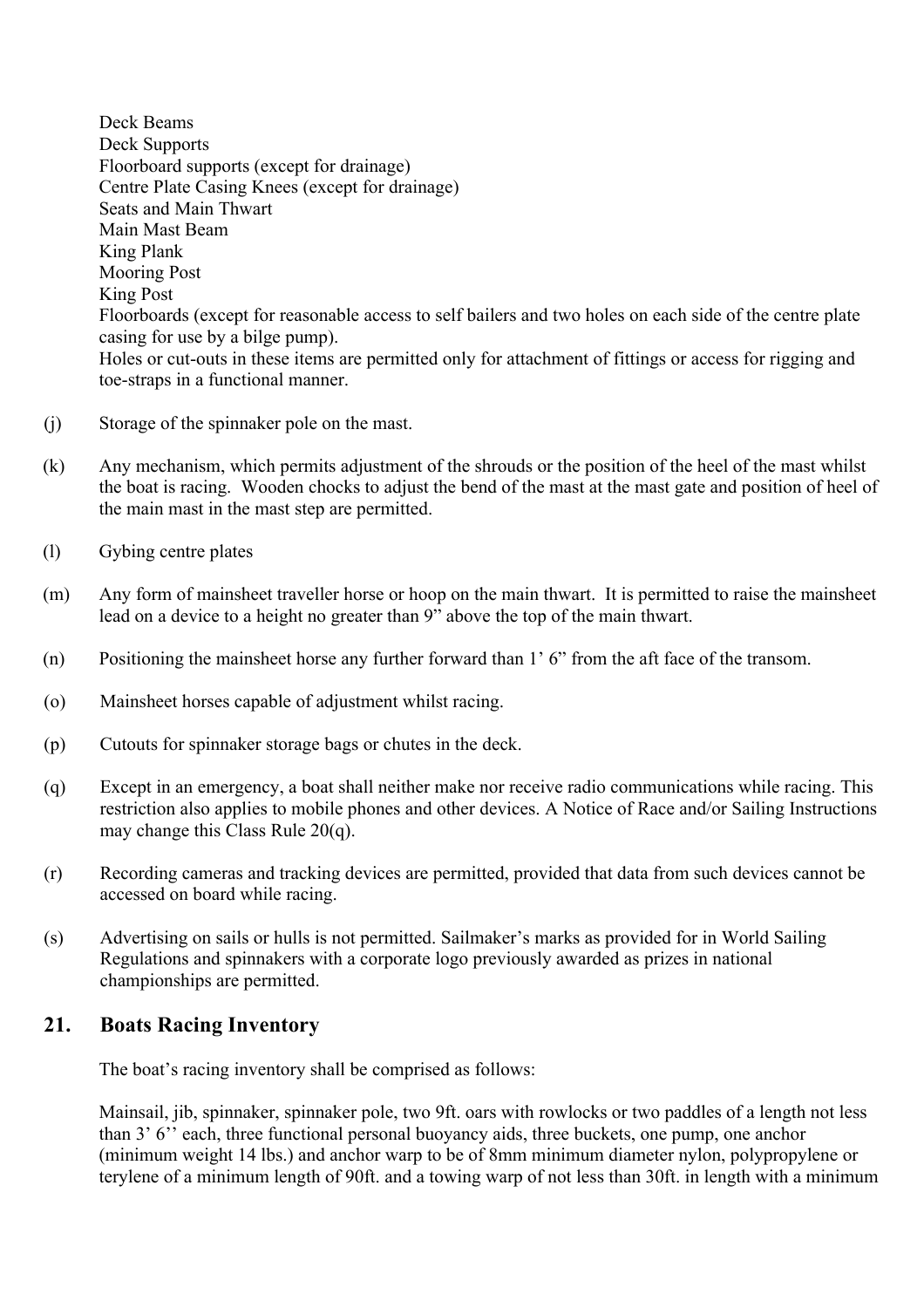circumference of  $\frac{3}{4}$ . A boat may be disqualified by the race committee for racing without its complete inventory.

# **22. Painting**

Boats shall be varnished to the waterline and the underwater portion of the hull may be painted with an anti-fouling paint. A boot top of paint or anti-fouling not exceeding 4" in width may be added.

### **23. Wear and Tear**

On the occasion of the re-measurement of a boat, or any part of a boat's equipment or inventory, the measurer may allow additional tolerance for obvious wear or minor damage. In the case of doubt as to the additional tolerance to be applied, the matter shall be adjudicated by the Committee.

## **24. Minimum Weight**

- a. The minimum all up weight of a boat in dry condition, including spars, rigging, centre plate, rudder and equipment specified under rule 21 but excluding sails, shall be 415kgs. (915lbs.).
- b. If the weight is less than defined, lead corrector weights shall be fastened to the thwart, main tie beam or decks within 3 feet of the main thwart.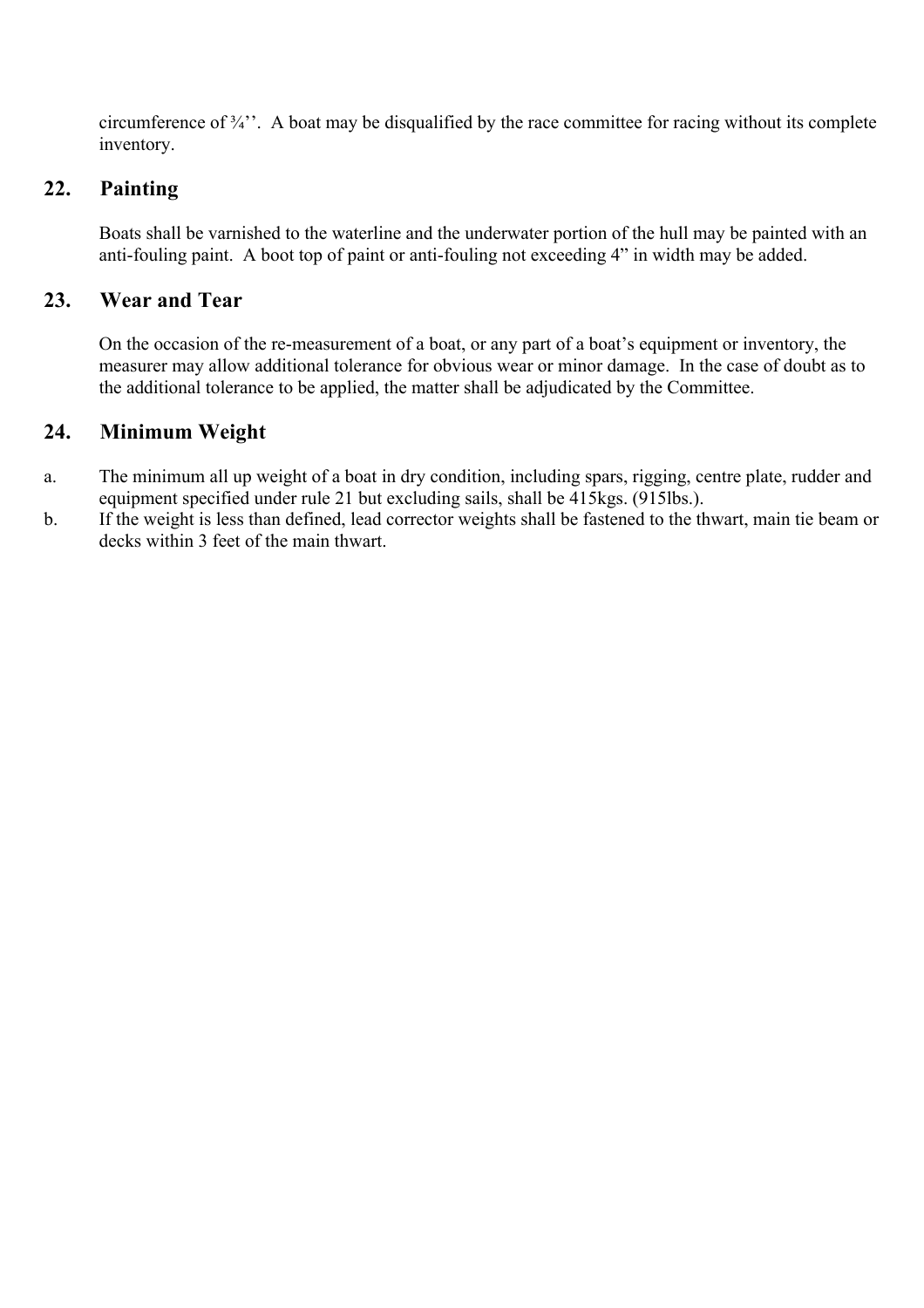| <b>SPECIES</b><br><b>TIMBER</b> | (European)<br><b>OAK</b> | OAK (American White) | ROCK ELM<br>(American) | WYCH ELM       | LARCH              | <b>ASH</b>         | AFRORMOSIA     | (African Teak)<br><b>IROKP</b> | MAHOGANY           | TEAK           | <b>SITKA SPRUCE</b> | <b>DOUGLAS FIR</b><br>"CLEAR" | <b>HEMLOCK</b> | YELLOW PINE | NORWAY SPRUCE<br>(White Deal) |
|---------------------------------|--------------------------|----------------------|------------------------|----------------|--------------------|--------------------|----------------|--------------------------------|--------------------|----------------|---------------------|-------------------------------|----------------|-------------|-------------------------------|
| Air Dry                         |                          |                      |                        |                |                    |                    |                |                                |                    |                |                     |                               |                |             |                               |
| Weight<br>Lbs/Cu.Ft.            | 46                       | 48                   | 50/53                  | 43             | 37                 | 44                 | 44             | 41                             | 35/<br>40          | 41             | 28                  | 33                            | 29             | 44          | 28                            |
| Keel                            | $\pmb{\times}$           | X                    | $\pmb{\times}$         | $\pmb{\times}$ |                    |                    | $\pmb{\times}$ | $\pmb{\times}$                 | $\pmb{\mathsf{x}}$ |                |                     |                               |                |             |                               |
| Hog                             | $\pmb{\mathsf{x}}$       | x                    | $\pmb{\times}$         | $\pmb{\times}$ |                    |                    | $\pmb{\times}$ | $\pmb{\times}$                 | $\pmb{\times}$     |                |                     |                               |                |             |                               |
| Stem                            | $\pmb{\mathsf{X}}$       |                      | X                      | X              |                    |                    |                |                                |                    |                |                     |                               |                |             |                               |
| Deadwood                        | $\pmb{\mathsf{X}}$       |                      | X                      | $\pmb{\times}$ |                    |                    |                |                                |                    |                |                     |                               |                |             |                               |
| Sternpost                       | $\pmb{\times}$           |                      | X                      | X              |                    |                    |                |                                |                    |                |                     |                               |                |             |                               |
| Timbers                         | $\pmb{\times}$           | x                    | $\pmb{\times}$         | $\pmb{\times}$ |                    |                    |                |                                |                    |                |                     |                               |                |             |                               |
| Planking                        |                          |                      |                        |                | X                  |                    |                |                                |                    |                | $\pmb{\times}$      |                               | $\pmb{\times}$ | x           | x                             |
| Transom                         |                          |                      |                        | X              |                    |                    |                | X                              | X                  | x              |                     |                               |                |             |                               |
| C.B.Case                        |                          |                      |                        | $\pmb{\times}$ |                    |                    |                | X                              | X                  | $\pmb{\times}$ |                     |                               |                |             |                               |
| Hanging<br><b>Knees</b>         | X                        |                      |                        | x              |                    |                    |                |                                |                    |                |                     |                               |                |             |                               |
| Mast Step                       |                          |                      |                        | $\pmb{\times}$ |                    |                    |                |                                |                    |                |                     |                               |                |             | $\pmb{\mathsf{x}}$            |
| Main Post                       |                          |                      |                        |                |                    |                    |                |                                |                    |                |                     |                               |                |             | x                             |
| Mooring<br>Post                 | x                        | x                    |                        |                | x                  |                    |                |                                |                    |                |                     |                               |                |             |                               |
| Clamp                           |                          |                      |                        |                | $\pmb{\mathsf{x}}$ |                    |                |                                |                    |                |                     | x                             |                |             | x                             |
| Tie Beams                       |                          |                      |                        |                | $\pmb{\mathsf{x}}$ |                    |                |                                |                    |                |                     |                               |                |             | $\pmb{\mathsf{x}}$            |
| Seats                           |                          |                      |                        | X              |                    |                    |                | X                              | x                  | X              |                     |                               |                |             |                               |
| Deck Beams                      |                          |                      |                        |                | $\pmb{\mathsf{x}}$ |                    |                |                                |                    |                |                     | X                             |                |             | $\pmb{\mathsf{X}}$            |
| Decking                         |                          |                      |                        | x              |                    | x                  |                |                                | X                  |                |                     |                               |                |             |                               |
| Combings                        |                          |                      |                        |                |                    |                    |                |                                |                    |                |                     |                               |                |             |                               |
| Platforms                       |                          |                      |                        |                |                    |                    |                |                                |                    |                |                     |                               |                |             | x                             |
| Rudder                          | x                        | x                    |                        |                |                    |                    |                |                                |                    | X              |                     |                               |                |             |                               |
| Stock                           |                          |                      |                        |                |                    |                    |                |                                |                    |                |                     |                               |                |             |                               |
| Tiller                          | $\pmb{\times}$           | $\pmb{\mathsf{x}}$   |                        |                |                    | $\pmb{\mathsf{x}}$ |                |                                |                    |                |                     |                               |                |             | X                             |
| Mast &                          |                          |                      |                        |                |                    |                    |                |                                |                    |                |                     |                               |                |             |                               |
| Spars                           |                          |                      |                        |                |                    |                    |                |                                |                    |                | X                   | x                             | X              |             | x                             |

APPENDIX A TIMBERS FOR USE IN "MERMAID" BUILDING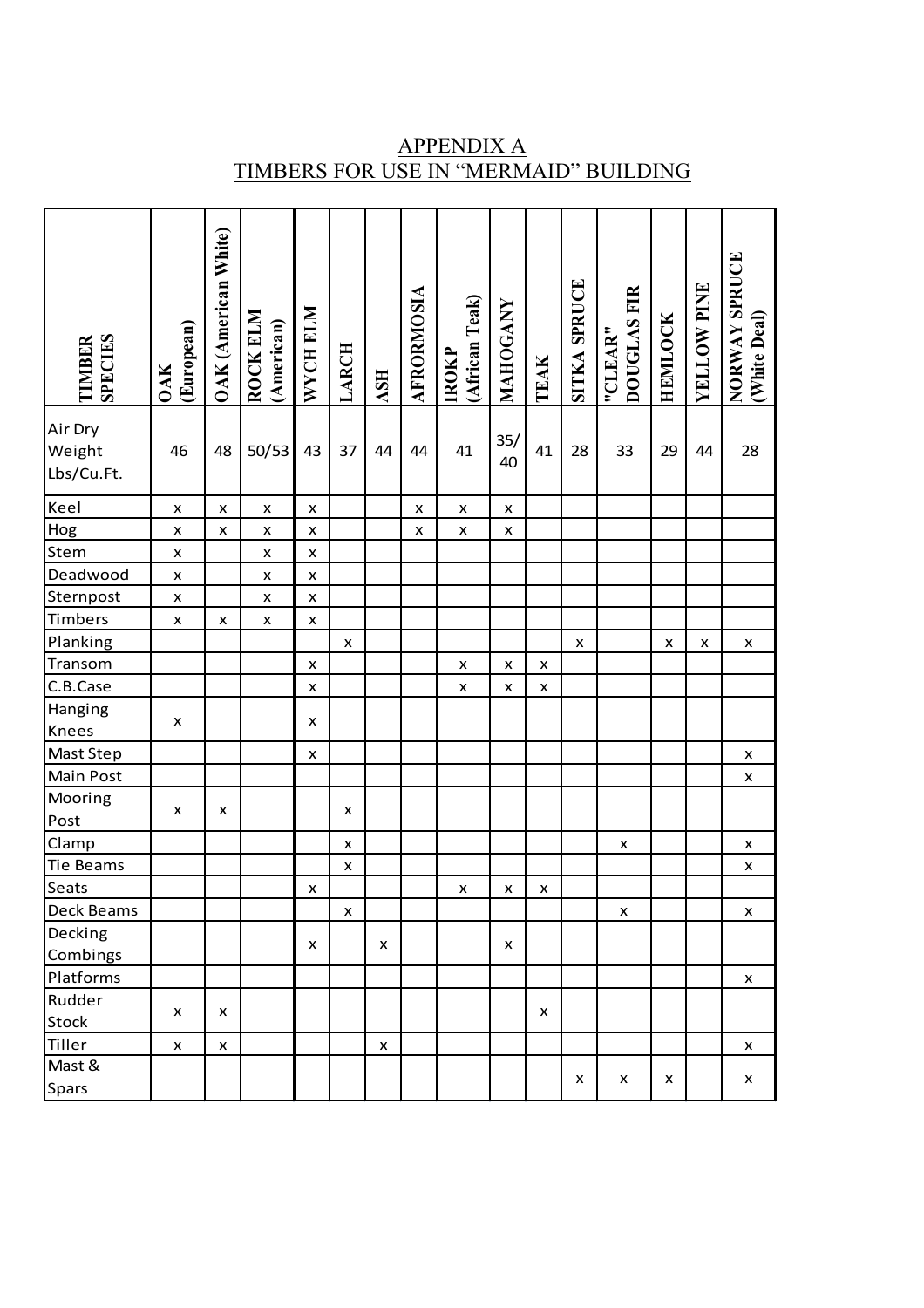#### APPENDIX B MERMAID SAILING ASSOCIATION Dublin Bay Mermaid Measurement Sheet

| Boat No.:                                     | Owner:                          |       | Builder:                         |                                  |               |
|-----------------------------------------------|---------------------------------|-------|----------------------------------|----------------------------------|---------------|
|                                               |                                 |       |                                  |                                  |               |
| <b>Hull Dimension</b>                         | Reqd.                           |       | <b>Actual Hull Dimension</b>     | Reqd.                            | <b>Actual</b> |
| Length O/A                                    | 17' 0"                          |       | <b>Quarter Knees</b>             | 11/4"                            |               |
| <b>Beam</b>                                   | 6' 1''                          |       | <b>Breast Hook</b>               | 11/4"                            |               |
| Moulded Depth                                 | 2' 1''                          |       | Transom                          | 7/8"                             |               |
| Depth Forward<br>(Sheer to baseline)          | 2' 10''                         |       | Centreplate                      | $1/2$ "                          |               |
| Depth Aft<br>(Sheat to baseline)              | $2'$ 2 $1/2"$                   |       | Rudder                           | 1/4"                             |               |
| Depth of Transom<br>(Shear to bottom of keel) | 1' 6 1/8"                       |       | Platforms                        | $5/8"$ or<br>9mm ply             |               |
| O/A width of Transom<br>(inc planking)        | 4' 0''                          |       | Bouyancy                         | 18 cu.ft.                        |               |
| Width of deck at No.4<br>Stn.                 | 4' 5 1/8"                       |       | Timbers at 7" centres            | $7/8 \times 5/8"$                |               |
| Width of deck at No. 5<br>Stn.                | 2' 8''                          |       | Mahogany Top<br>Strake           | $1/2$ "                          |               |
| Centre line plate pin<br>from transom         | 9' 8 1/2"                       |       | Planking                         | 3/8"                             |               |
| Continous filler piece                        | 3/8"                            |       | Hog                              | 6" x 5/8"                        |               |
| Clamp                                         | $3" \times 3/4"$                |       | Keel                             | $4" \times 11/2"$                |               |
| Main Deck beam                                | 5" x 7/8"                       |       | Stem (laminated<br>or crook oak) | 2"                               |               |
| Fore deck beams                               | 7/8"                            |       | Centre plate pads                | $9" \times 1"$<br>$6" \times 1"$ |               |
| Side deck beams                               | $2" \times 1"$<br>$11/2$ " x 1" |       | Centre case knees                | $11/2$ " x 3/8"                  |               |
| Carlin                                        | $2" \times 1"$                  |       | Main tie beam                    | 5" x 7/8"                        |               |
| Coamings                                      | 4 1/2" x 1/2"                   |       | Centre plate case                | 11/8"                            |               |
| Deck                                          | $1/4"$ 6mm<br>ply               |       | Samson post                      | $3" \times 2"$                   |               |
| <b>Hanging Knees</b>                          | 11/4"                           |       | King post                        | $3" \times 3"$                   |               |
| Measurer:                                     |                                 | Club: |                                  | Date:                            |               |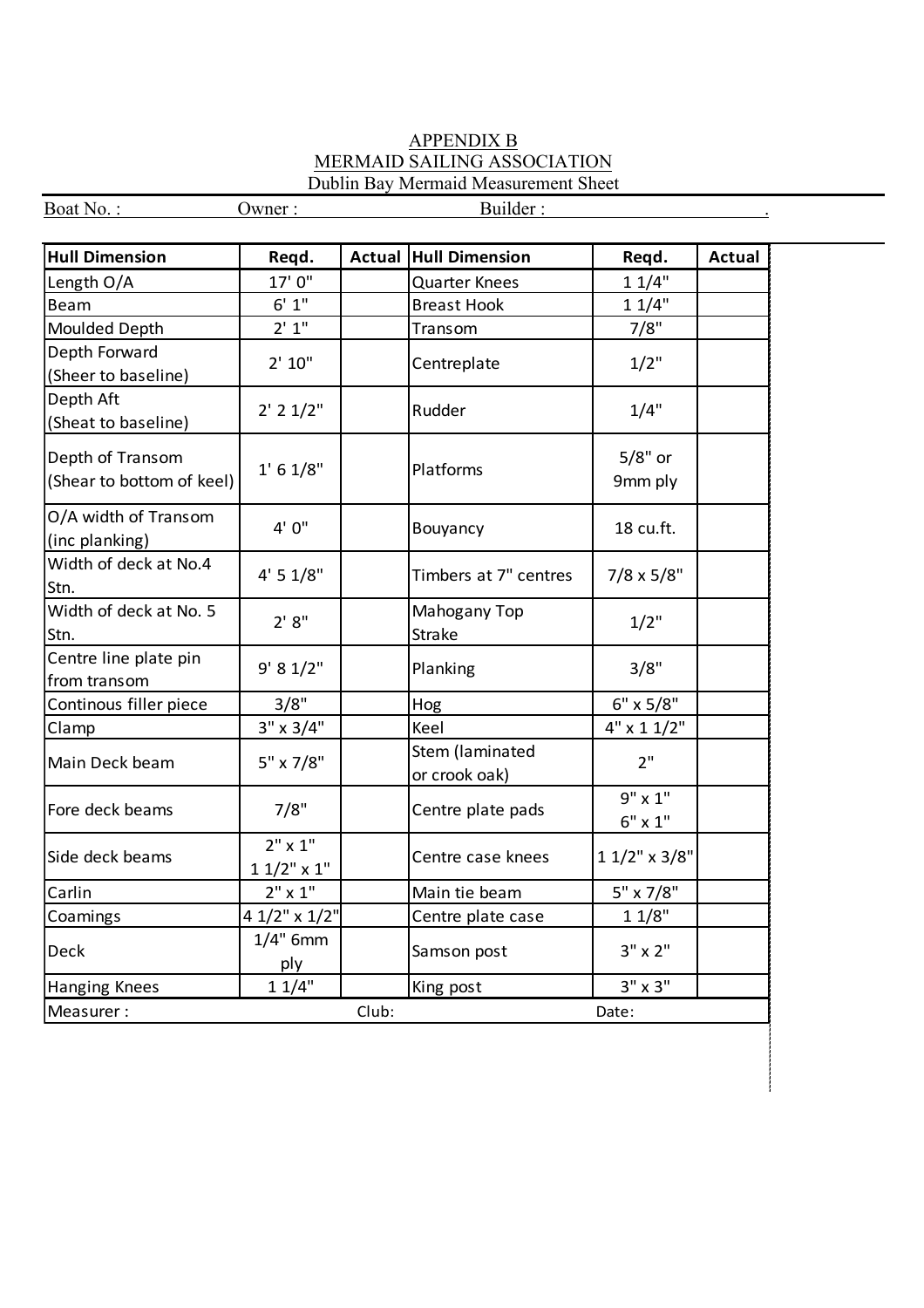### APPENDIX B MERMAID SAILING ASSOCIATION Dublin Bay Mermaid Measurement Sheet

| Boat No.:                                      |      | Owner:              |             |           | Builder:                    |               |        |
|------------------------------------------------|------|---------------------|-------------|-----------|-----------------------------|---------------|--------|
| <b>Spar Dimentions</b>                         |      | Reqd.               | Actual      |           | Rocker Measurement          | Regd.         | Actual |
| Mast O/A                                       |      | 24' 10"             |             | transom   | Datum to keel at            | $1'$ 2 $1/2"$ |        |
| Gooseneck Eye                                  |      | 3' 10''             |             |           | Datum to Stn No.1           | 8"            |        |
| Cross trees                                    |      | $14'7'' (+/-6'')$   |             |           | Datum to Stn No.2           | 6"            |        |
| Main Shrouds                                   |      | $15' 4'' (+/-6'')$  |             |           | Datum to Stn No.3           | 6"            |        |
| Jib                                            |      | $18' 4'' (+/-6'')$  |             |           | Datum to Stn No.4           | 6"            |        |
| Forestay                                       |      | $20'$ 4" (+/-6")    |             |           | Datum to Stn No.5           | 7"            |        |
| Spinnaker                                      |      | $21'4'' (+/-6'')$   |             |           | <b>Measurer's Comments:</b> |               |        |
| <b>Top Shrouds</b>                             |      | $22'$ 4" (+/-6")    |             |           |                             |               |        |
| Top sheave pin                                 |      | 24' 6"              |             |           |                             |               |        |
| Boom                                           |      | 11' 10"             |             |           |                             |               |        |
| Boom flange                                    |      | 5/8"                |             |           |                             |               |        |
| Boom web                                       |      | 5/8"                |             |           |                             |               |        |
| White lines on mast                            |      | 3' 10''             |             |           |                             |               |        |
| (19' 10" between)                              |      | 23' 8"              |             |           |                             |               |        |
| White lines on boom<br>(from aft face of mast) |      | 11'7''              |             |           |                             |               |        |
| Spinnaker Boom                                 |      | 7'0''               |             |           |                             |               |        |
| Mast at deck level                             |      | $4" \times 3"$      |             |           |                             |               |        |
| Mast at X-trees                                |      | 3 1/8" x 2 3/8"     |             |           |                             |               |        |
| Mast at top                                    |      | $2'' \times 11/2''$ |             |           |                             |               |        |
| Do mouldes fit at                              | Stem | Stn No. 1           | Stn No. $2$ | Stn No. 3 | Stn No. 4 Stn No. 5         |               |        |
| Yes                                            |      |                     |             |           |                             |               |        |
| No                                             |      |                     |             |           |                             |               |        |
| Measurer:                                      |      |                     | Club:       |           | Date:                       |               |        |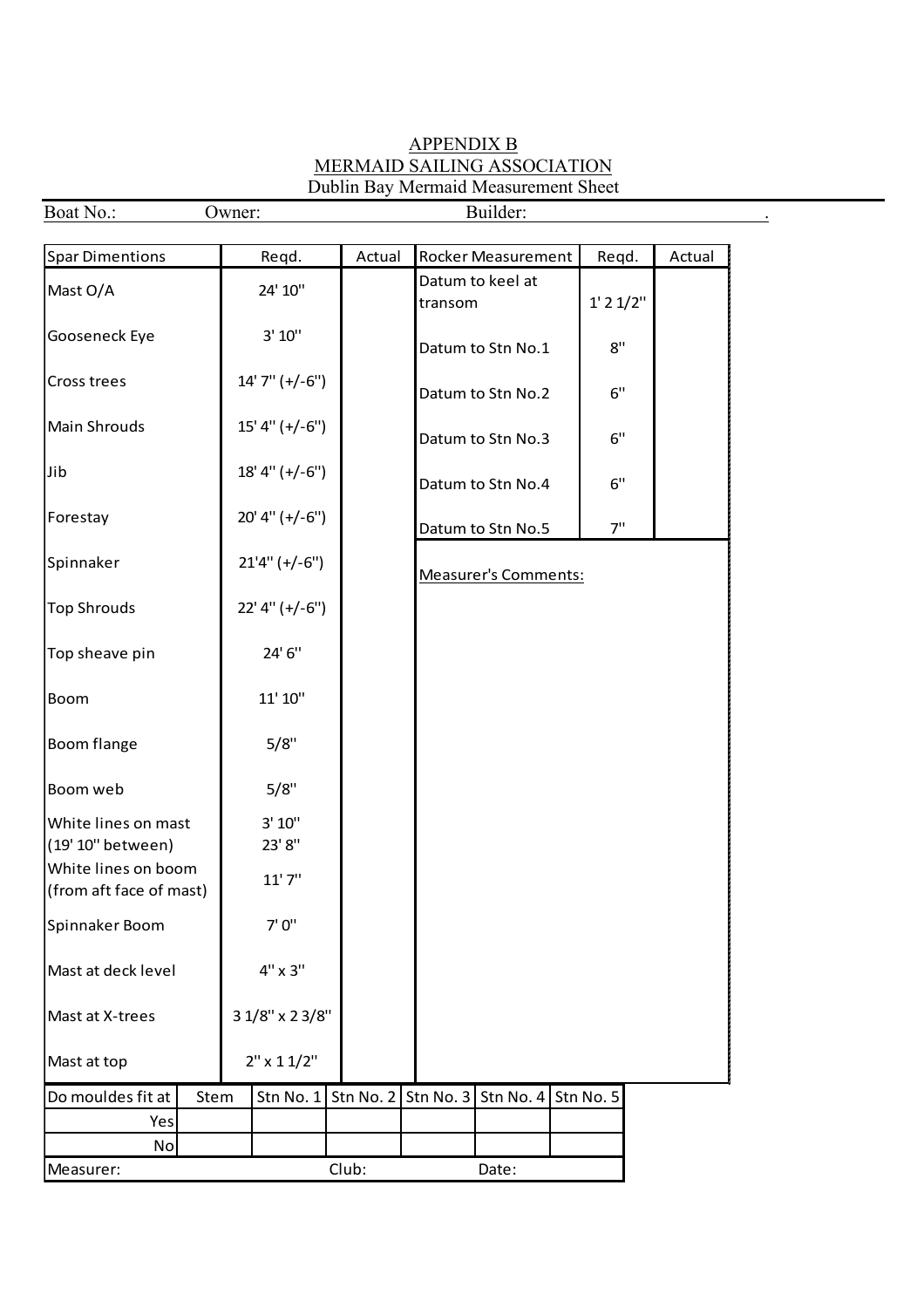### APPENDIX C

### SCHEDULE OF STANDING AND RUNNING RIGGING

|                         | <b>MATERIAL</b>                                                                  | No. Off      | <b>SIZE</b><br>Dia. | <b>LENGTH</b>        |
|-------------------------|----------------------------------------------------------------------------------|--------------|---------------------|----------------------|
| <b>Main Shrouds</b>     | Galv. P.S. or S.S. wire                                                          | 2            | 3 mm                | Approx. 13' 0"       |
| <b>Top Shrouds</b>      | Ditto.                                                                           | 2            | 4 mm                | Approx. 19' 1"       |
| Forestay                | Ditto.                                                                           | 1            | 3 mm                | Approx. 18' 1"       |
| Main Halyard            | Galv. Steel or S.S. steel flexible                                               | 1            | 3 mm                | Approx. 21' 6"       |
| Jib Halyard             | Ditto. With 2" wire block                                                        | 1            | 4 mm                | Approx. 15' 6"       |
| Main Halyard Whip       | <b>Braided Terylene</b>                                                          | $\mathbf{1}$ | 6 <sub>mm</sub>     | Approx. 24' 0"       |
| Jib Haylard Whip        | Ditto.                                                                           | 1            | 6 <sub>mm</sub>     | Approx. 15' 0"       |
| Centre Plate Pennant    | Stranded Terylene with 5/16" z 3" wire block<br>(or Tufnal) and 1/4" L.R. shakle | 1            | 8 mm                | Approx. 8' 0"        |
| lCentre Plate Tackle    | Braided Terylene with 1 No. single Becket<br>and 1 No. double Becket blocks.     | 1            |                     | 10 mm Approx. 16' 0" |
| <b>Main Sheet</b>       | Braided Terylene with suitable blocks for<br>horse and boom                      | 1            |                     | 10 mm Approx. 40' 0" |
| <b>Jib Sheets</b>       | <b>Braided Terylene</b>                                                          | 1            |                     | 10 mm Approx. 36' 0" |
| Spinnaker Halyard       | Braided Terylene with 1" block and Inglefield<br>clips                           | 1            | 5 mm                | Approx. 40' 0"       |
| <b>Spinnaker Sheets</b> | <b>Braided Terylene</b>                                                          | 2            | 6 <sub>mm</sub>     | Approx. 24' 0"       |
| Signal Halyard          | Light Codline                                                                    | 1            |                     | Approx. 40' 0"       |
| Anchor Warp             | Stranded Terylene or Nylon                                                       | 1            | $10 \, \text{mm}$   | 15 Fathm. min        |

6 Fathoms codline lacing for reefing mainsail.

3 No. 1 1/2 gallon plastic buckets.

5 Fathoms 10 mm stranded Terylene Painter.

 $1$  No. 14 lb. (min) galv. Anchor.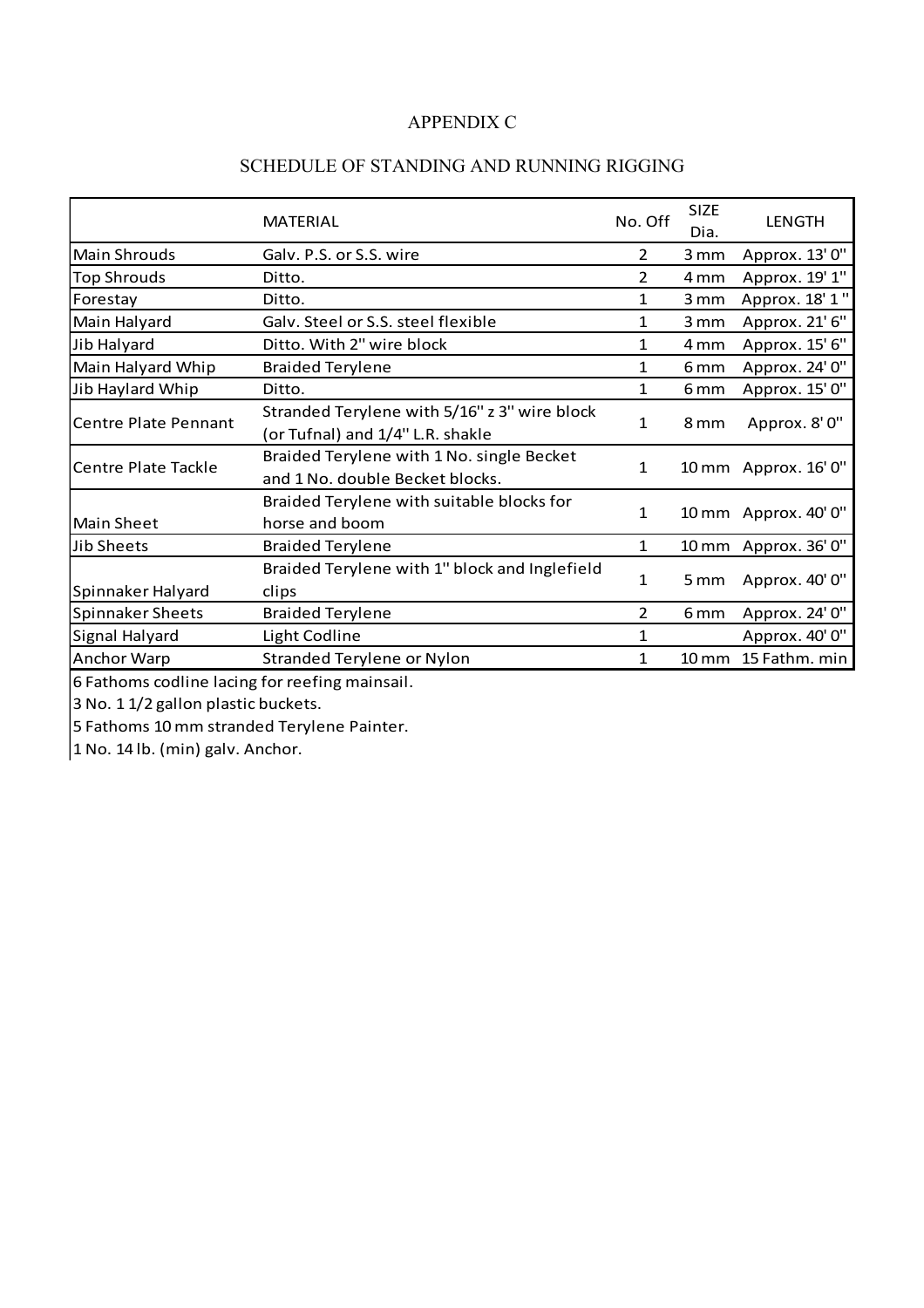### APPENDIX D

## MERMAID SAILING ASSOCIATION

### PERMITTED MEASUREMENT VARIATIONS

| Clause No.  | Item                                                  | Measurement | Variation   |
|-------------|-------------------------------------------------------|-------------|-------------|
| 7(g)        | <b>Centre Board Case</b><br>Height above hog          | 1'3''       | $+/- 1/2$ " |
| 8(v)        | <b>Shroud Plate Distance</b><br>from Transom aft face | 9' 8 1/2''  | $+/-9$ "    |
| 11(b)(vii)  | Top shrouds Height                                    | 22' 4"      | $+/- 6"$    |
| 11(b)(viii) | Main Shroud Height                                    | 15' 4"      | $+/- 6"$    |
| 11(b)(ix)   | <b>Forestay Height</b>                                | 20' 4"      | $+/- 6$ "   |
| 11(b)(x)    | Spreader Length                                       | 1'9''       | $+/- 3"$    |
| 11(b)(xi)   | Jib Halyard<br><b>Hoist Height</b>                    | 18' 4"      | $+/- 6"$    |
| 11(b)(xii)  | Spinnaker Halyard<br><b>Hoist Height</b>              | $21'$ 4"    | $+/- 6"$    |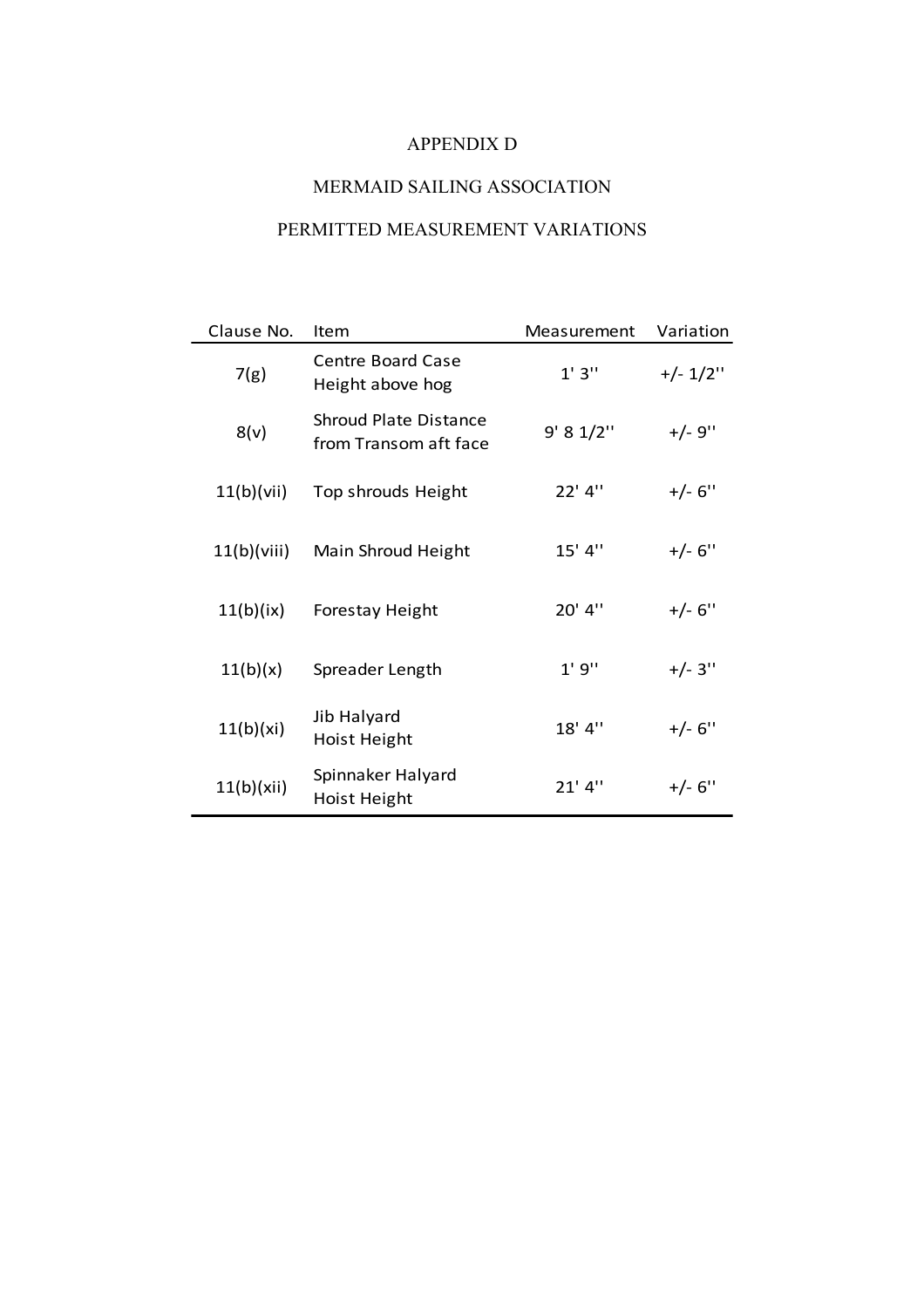### APPEDDIX E DECLARATION

I certify that my Mermaid sail number has the requisite buoyancy (minimum  $2\frac{1}{2}$  cubic feet solid buoyancy each side), adequately secured, with an additional 13 cubic feet as per the regulations.

I declare

- 1. that I have read the rules and regulations and will strictly conform to them.
- 2. that when racing, my boat will carry the FULL racing inventory.
- 3. that for safety sake, she will never sail without the requisite buoyancy, life jackets, buckets, pump, paddles (or oars), anchor or warp.
- 4. that my sails have been measured and approved.

 $\mathcal{L}_\text{max} = \mathcal{L}_\text{max} = \mathcal{L}_\text{max} = \mathcal{L}_\text{max} = \mathcal{L}_\text{max}$ 

 $\mathcal{L}_\text{max}$  and  $\mathcal{L}_\text{max}$  and  $\mathcal{L}_\text{max}$  and  $\mathcal{L}_\text{max}$ 

#### \*\*\*\*\* NOMINATED CREW (IF KNOWN) FOR CURRENT SEASON \*\*\*\*\*

#### NAME, ADDRESS AND EMAIL (Please use BLOCK letters)

Please Note: Nominated crew are entered as Associate Members of the Association for the year and as such receive general communications and are eligible to helm for Mermaid Championship races, subject to payment of the appropriate fee (see below).

 $\mathcal{L}_\text{max}$  and the set of the set of the set of the set of the set of the set of the set of the set of the set of the set of the set of the set of the set of the set of the set of the set of the set of the set of the s

 $\mathcal{L}_\text{max}$  and the set of the set of the set of the set of the set of the set of the set of the set of the set of the set of the set of the set of the set of the set of the set of the set of the set of the set of the s

Total Subscription Enclosed  $\epsilon$ 

| Signed:       | (owner)                                                   | Date:                            |
|---------------|-----------------------------------------------------------|----------------------------------|
| SUBSCRIPTION: | <b>BOAT OWNER</b><br>JOINT BOAT OWNER<br><b>ASSOCIATE</b> | €40<br>$\epsilon$ 40 EACH<br>€10 |

Paid by: Cash / Cheque / Online transfer

Bank of Ireland 90-05-43 11138304

Subscriptions are now due but must be received not later than one week before competing in any Club Regatta or Mermaid Championship race.

FAILURE TO COMPLETE AND RETURN THIS DECLARATION FORM IN GOOD TIME MAY PRECLUDE YOU FROM BEING ELIGIBLE FOR THE ASSOCIATION TROPHIES

#### **NO FURTHER NOTIFICATION WILL BE ISSUED**

Please return to:Honorary Secretary Mermaid Sailing Association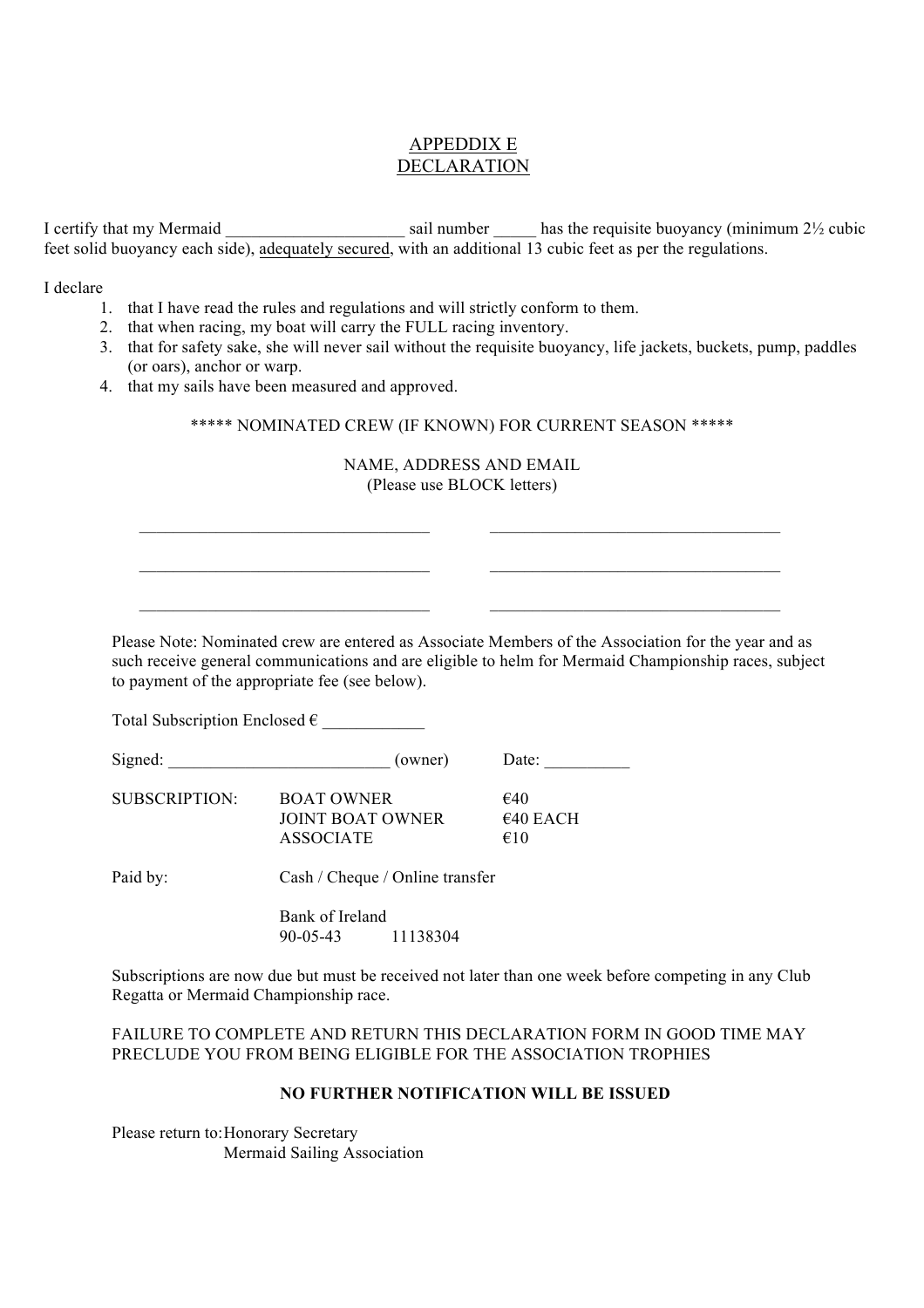### APPENDIX F MERMAID SAILING ASSOCIATION

List of Mermaid Plans which form part of Specification and Regulations:

- 1. Mermaid Lines & Construction Plan (revised 1987)
- 2. Mermaid Stem Profile, Spar and Fitting Plan (revised 1987)
- 3. Mermaid Hardware Details Drawing (revised 1987)
- 4. Mermaid Lines Plan (from original drawing No. 37 1932)
- 5. Mermaid Half Section Full Scale Plan Moulds No. 1 & 3 (May 1968)
- 6. Mermaid Half Section Full Scale Plan Moulds No. 4 & 5 (May 1968)
- 7. Mermaid Half Section Full Scale Plan Transom & Mould No.2 (May 1968)
- 8. Mermaid Sail Plan 1987